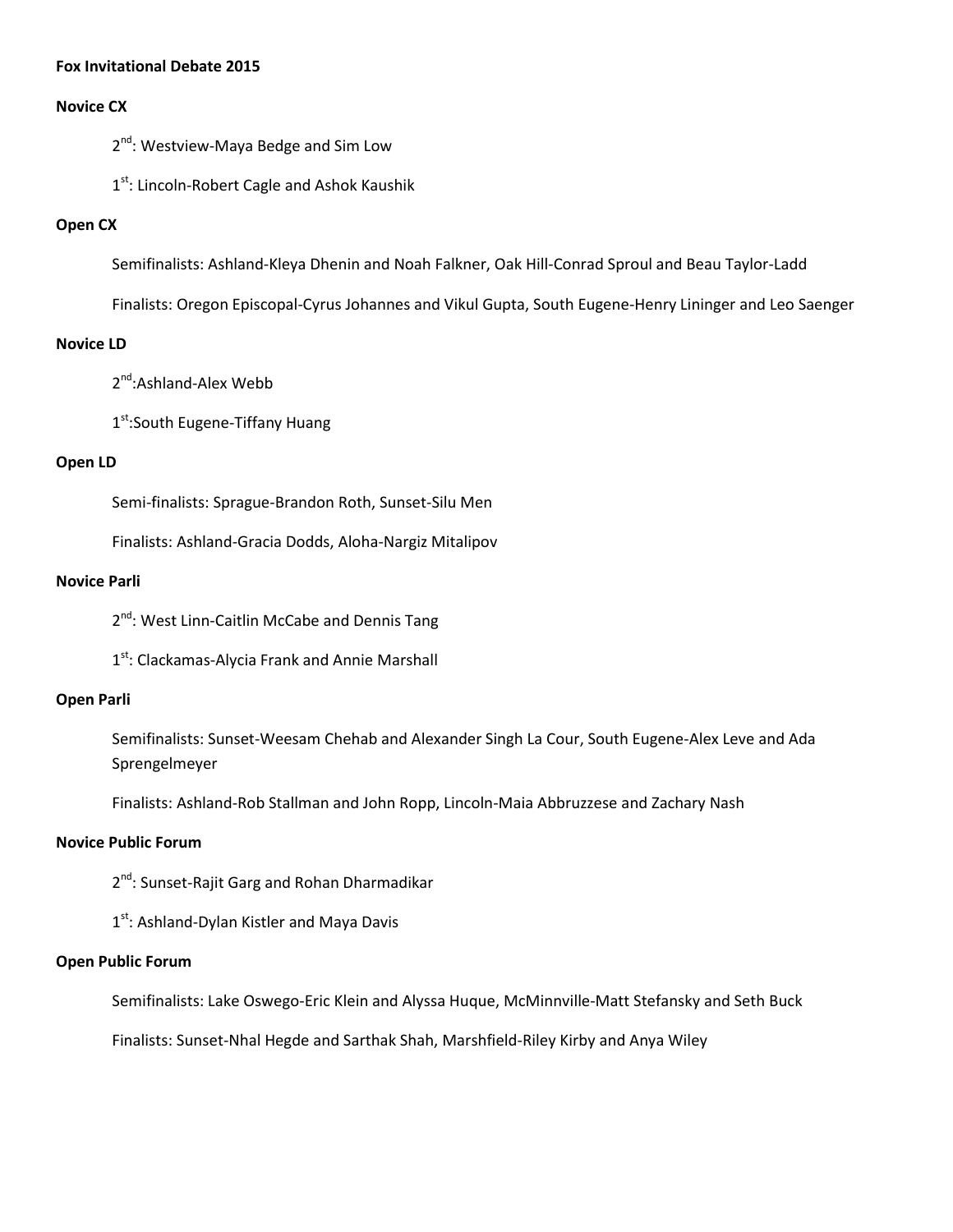|                                                             | <b>ROUND1</b>                          |            | <b>ROUND 2</b>                        |            | <b>ROUND 3</b>                             |            |                |                           |
|-------------------------------------------------------------|----------------------------------------|------------|---------------------------------------|------------|--------------------------------------------|------------|----------------|---------------------------|
| AL-Lincoln BM<br>AL-Lincoln                                 | W<br>WestviTG<br>Steiner Do            | AFF        | $\mathbf L$<br>WestviBL<br>Gonzales P | Neg        | W<br><b>BarlowBC</b><br>Altotsky P         | Neg        | $2 - 1$        | 142.00<br>4               |
| <b>Belle Butler</b><br>Michael McPhee                       | 23<br>22                               |            | 23<br>23                              |            | 25<br>26                                   |            | 71.00<br>71.00 | 23.00<br>23.00            |
| AL-Lincoln CK<br>AL-Lincoln                                 | W<br>OES CJ<br>Endsley Ry              | Neg        | W<br>BarlowBC<br>Curry Mich           | <b>AFF</b> | W<br>WestviBL<br>Lowe Eric                 | <b>AFF</b> | $3 - 0$        | 169.00<br>5<br>1st Seed   |
| Robert Cagle<br>Ashok Kaushik                               | 25<br>28                               |            | 29<br>30                              |            | 28<br>29                                   |            | 82.00<br>87.00 | 28.00<br>$29.00$ 1st Spkr |
| AY-Oak Hill MN<br>AY-Oak Hill                               | $\mathbf{L}$<br>WestviBL<br>Mills Greg | <b>AFF</b> | $\mathbf L$<br>OES CJ<br>Miller Jas   | Neg        | W                                          | Bye        | $1 - 2$        | 135.00<br>6               |
| Nee-Yu Marcus<br>Divin Naidu                                | 20<br>20                               |            | 25<br>25                              |            | 22.5<br>22.5                               |            | 67.50<br>67.50 | 22.50<br>22.50            |
| <b>BB-Oregon Episcopal CJ</b><br><b>BB-Oregon Episcopal</b> | L<br>LincolCK<br><b>Endsley Ry</b>     | <b>AFF</b> | W<br>Oak HiMN<br>Miller Jas           | <b>AFF</b> | W<br>WestviTG<br>Matheison                 | Neg        | $2 - 1$        | 168.00<br>5               |
| Ellie Chang<br>Simran Jhooty                                | 25<br>27                               |            | 28<br>29                              |            | 29<br>30                                   |            | 82.00<br>86.00 | 28.00<br>29.00            |
| <b>BD-Sam Barlow BC</b><br><b>BD-Sam Barlow</b>             | W<br>OES FL<br>Eddins Kei              | Bye        | $\mathbf L$<br>LincolCK<br>Curry Mich | Neg        | $\mathbf{L}$<br>LincolBM<br>Altotsky P     | <b>AFF</b> | $1 - 2$        | 160.50<br>9               |
| Gabe Baird<br>Katie Card                                    | 27<br>26.5                             |            | 27<br>28                              |            | 27<br>25                                   |            | 81.00<br>79.50 | 27.00<br>26.50            |
| <b>BY-Westview BL</b><br><b>BY-Westview</b>                 | W<br>Oak HiMN<br>Mills Greg            | Neg        | W<br>LincolBM<br>Gonzales P           | <b>AFF</b> | $\mathbf L$<br>LincolCK<br>Lowe Eric       | Neg        | $2 - 1$        | 172.00<br>6<br>2nd Seed   |
| Maya Bedge<br>Sim Low                                       | 30<br>30                               |            | 29<br>27                              |            | 27<br>29                                   |            | 86.00<br>86.00 | 29.00<br>$29.00$ 2nd Spkr |
| <b>BY-Westview TG</b><br><b>BY-Westview</b>                 | $\mathbf{L}$<br>LincolBM<br>Steiner Do | Neg        | W                                     | Bye        | $\mathbf{L}$<br><b>OES CJ</b><br>Matheison | <b>AFF</b> | $1 - 2$        | 147.00<br>6               |
| Shivani Thakor<br>Shefali Goel                              | 22<br>21                               |            | 25<br>24                              |            | 28<br>27                                   |            | 75.00<br>72.00 | 25.00<br>24.00            |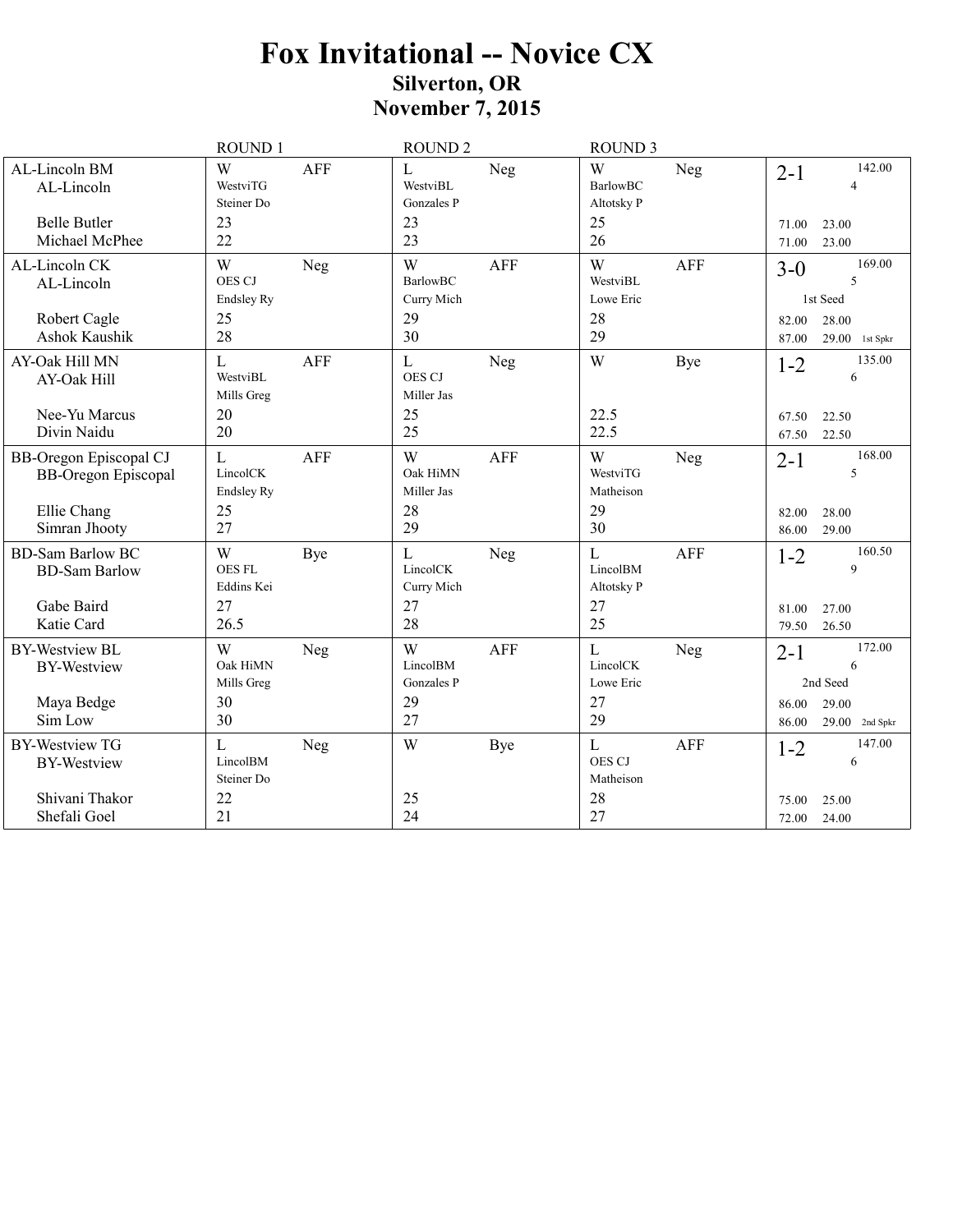## **Fox Invitational Silverton, OR November 7, 2015**

**Division: Novice CX**

1 AL-Lincoln CK (Robert Cagle & Ashok Kaushik)

**LincolCK**

2 BY-Westview BL (Maya Bedge & Sim Low)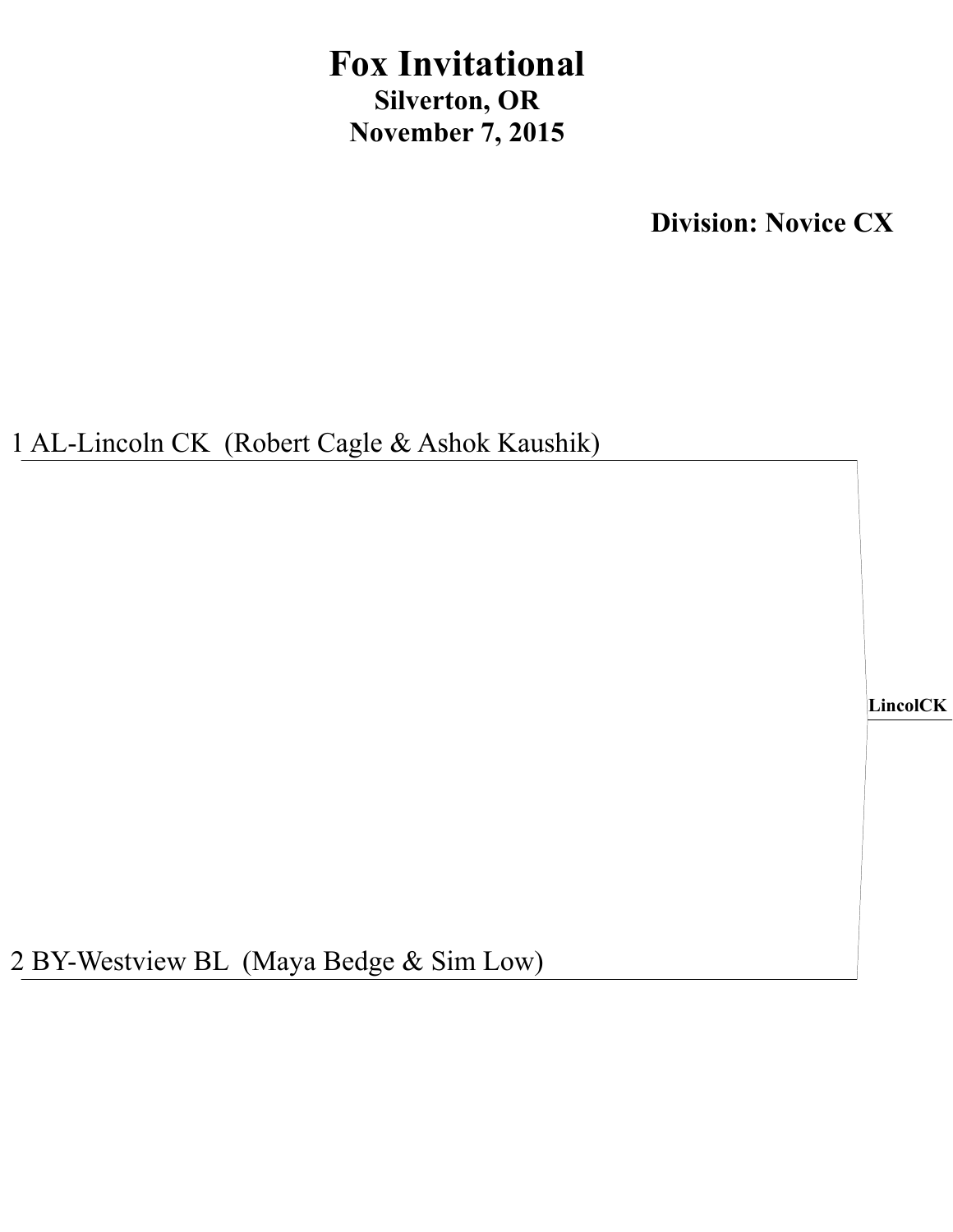# Fox Invitational -- Open CX<br>Silverton, OR<br>November 7, 2015

|                                                                    | <b>ROUND1</b>                           |             | <b>ROUND 2</b>                                   |                | <b>ROUND 3</b>                              |            |                           |                                           |
|--------------------------------------------------------------------|-----------------------------------------|-------------|--------------------------------------------------|----------------|---------------------------------------------|------------|---------------------------|-------------------------------------------|
| <b>AB-Ashland DF</b><br>AB-Ashland<br>Kleya Dhenin<br>Noah Falkner | W<br>South LS<br>Altotsky P<br>27<br>26 | Neg         | $\mathbf L$<br>ClackaLL<br>Lowe Eric<br>27<br>28 | <b>AFF</b>     | W<br><b>OES WS</b><br>Amo Dylan<br>28<br>27 | Neg        | $2 - 1$<br>82.00<br>81.00 | 163.00<br>5<br>4th Seed<br>27.00<br>27.00 |
| AD-Clackamas LL<br>AD-Clackamas<br>Jonathan Lee                    | W<br>Lake OGS<br>Amo Dylan<br>29        | <b>AFF</b>  | W<br>AshlanDF<br>Lowe Eric<br>29                 | Neg            | $\mathbf{L}$<br>OES JG<br>Miller Jas<br>26  | Neg        | $2 - 1$                   | 160.00<br>6                               |
| William Lau                                                        | 25                                      |             | 27                                               |                | 24                                          |            | 84.00<br>76.00            | 29.00<br>25.00                            |
| <b>AE-Cleveland SK</b><br>AE-Cleveland                             | W<br><b>OES GR</b><br>Miller Jas        | Neg         | W<br><b>OES MZ</b><br>Eddins Kei                 | <b>AFF</b>     | $\mathbf{L}$<br>Oak HiST<br>Little Mar      | AFF        | $2 - 1$                   | 157.00<br>6                               |
| Quinn Samoulidis<br>Mathias Knight                                 | 23<br>28                                |             | 26<br>26                                         |                | 26<br>28                                    |            | 75.00<br>82.00            | 26.00<br>28.00                            |
| AH-Lake Oswego GS<br>AH-Lake Oswego<br>SaraJane Griffiths          | L<br>ClackaLL<br>Amo Dylan<br>26        | Neg         | $\mathbf L$<br>OES GR<br>Lininger T<br>26        | <b>AFF</b>     | W<br>26                                     | Bye        | $1 - 2$<br>78.00          | 153.00<br>6<br>26.00                      |
| Radhika Subrahmanyan                                               | 25                                      |             | 25                                               |                | 25                                          |            | 75.00                     | 25.00                                     |
| AH-Lake Oswego KT<br>AH-Lake Oswego                                | W                                       | Bye         | W<br>South WA<br>Endsley Ry                      | Neg            | $\mathbf L$<br>South LS<br>Nilles Cam       | <b>AFF</b> | $2 - 1$                   | 156.00<br>3                               |
| Daniel Kim<br>Dan Tudorica                                         | 22.5<br>29.5                            |             | 20<br>30                                         |                | 25<br>29                                    |            | 67.50<br>88.50            | 22.50<br>29.50 1st Spkr                   |
| AH-Lake Oswego LG<br>AH-Lake Oswego                                | L<br>TigardKP<br>Nilles Cam             | <b>AFF</b>  | W                                                | Bye            | L<br><b>OES GR</b><br>Eddins Kei            | Neg        | $1 - 2$                   | 150.00<br>6                               |
| Callahan Lewis<br>Gabe Graville                                    | 25<br>26                                |             | 24.5<br>25.5                                     |                | 24<br>25                                    |            | 73.50<br>76.50            | 24.50<br>25.50                            |
| AH-Lake Oswego LJ<br>AH-Lake Oswego<br>Alex Li                     | L<br><b>OES WS</b><br>Lowe Eric<br>28   | Neg         | L<br>South LS<br>Amo Dylan<br>27                 | <b>AFF</b>     | W<br><b>OES MZ</b><br>Endsley Ry<br>27      | Neg        | $1 - 2$<br>82.00          | 161.00<br>4<br>27.00                      |
| Laura Jiang<br>AL-Lincoln SW                                       | 27<br>$\mathbf L$                       | ${\rm AFF}$ | 27<br>${\bf L}$                                  |                | 25<br>W                                     | AFF        | 79.00<br>$1\Omega$        | 27.00<br>157.00                           |
| AL-Lincoln                                                         | Oak HiST<br>Lininger T                  |             | <b>BarlowWS</b><br>Matheison                     | ${\hbox{Neg}}$ | South WA<br>Bingham Ro                      |            | $1 - 2$                   | 4                                         |
| Jay Sharabu<br>Cedric Wong                                         | 26<br>25                                |             | 28<br>26                                         |                | 26<br>26                                    |            | 80.00<br>77.00            | 26.00<br>26.00                            |
| AY-Oak Hill ST<br>AY-Oak Hill                                      | W<br>LincolSw                           | Neg         | W<br><b>OES WS</b><br>Johnson Pa                 | AFF            | W<br>ClevelSK<br>Little Mar                 | <b>Neg</b> | $3-0$                     | 165.00<br>4<br>2nd Seed                   |
| Conrad Sproul<br>Beau Taylor-Ladd                                  | Lininger T<br>28<br>26                  |             | 28<br>27                                         |                | 28<br>28                                    |            | 84.00<br>81.00            | 28.00<br>27.00                            |
| <b>BB-Oregon Episcopal GR</b><br><b>BB-Oregon Episcopal</b>        | L<br>ClevelSK<br>Miller Jas             | AFF         | W<br>Lake OGS<br>Lininger T                      | Neg            | W<br>Lake OLG<br>Eddins Kei                 | AFF        | $2 - 1$                   | 162.00<br>4                               |
| Alex Garten<br>Louis Reichman                                      | 28<br>24                                |             | 27<br>27                                         |                | 28<br>28                                    |            | 83.00<br>79.00            | 28.00<br>27.00                            |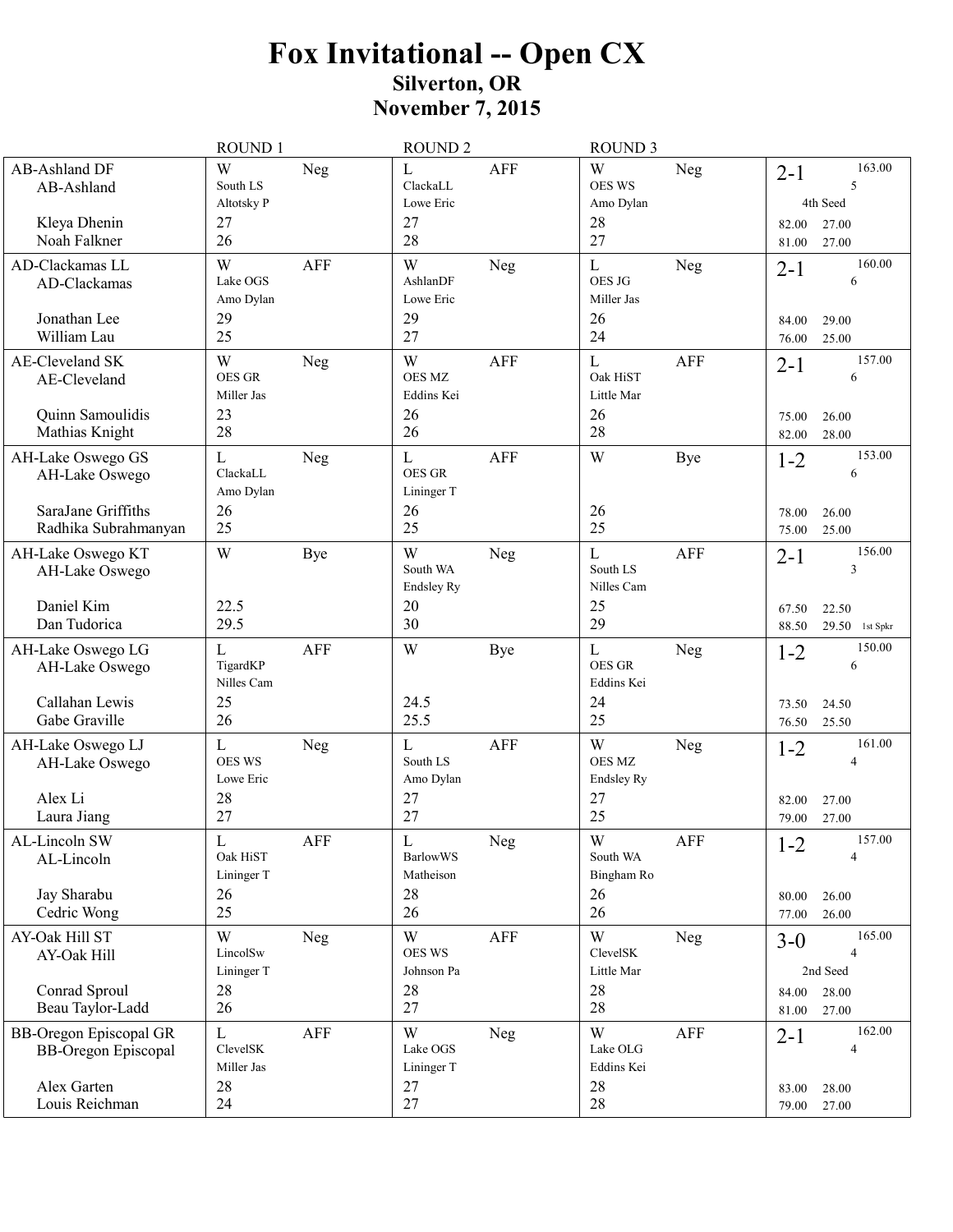## Fox Invitational -- Open CX<br>Silverton, OR<br>November 7, 2015

|                                                                               | ROUND 1                                    |            | <b>ROUND 2</b>                        |            | <b>ROUND 3</b>                         |            |                  |                                        |
|-------------------------------------------------------------------------------|--------------------------------------------|------------|---------------------------------------|------------|----------------------------------------|------------|------------------|----------------------------------------|
| <b>BB-Oregon Episcopal JG</b><br><b>BB-Oregon Episcopal</b>                   | W<br>South WA<br>Gesik Blak                | <b>AFF</b> | W<br>TigardKP<br>Mills Greg           | Neg        | W<br>ClackaLL<br>Miller Jas            | <b>AFF</b> | $3 - 0$          | 171.00<br>$\overline{4}$<br>1st Seed   |
| Cyrus Johannes<br>Vikul Gupta                                                 | 30<br>29                                   |            | 29<br>27                              |            | 28<br>28                               |            | 87.00<br>84.00   | 29.00<br>3rd Spkr<br>28.00             |
| <b>BB-Oregon Episcopal MZ</b><br><b>BB-Oregon Episcopal</b><br>Quattro Musser | W<br><b>BarlowWS</b><br>Bingham Ro<br>28   | <b>AFF</b> | L<br>ClevelSK<br>Eddins Kei<br>25     | Neg        | L<br>Lake OLJ<br>Endsley Ry<br>27      | <b>AFF</b> | $1 - 2$<br>80.00 | 155.00<br>$\overline{4}$<br>27.00      |
| Julianne Zhao                                                                 | 25                                         |            | 25                                    |            | 25                                     |            | 75.00            | 25.00                                  |
| <b>BB-Oregon Episcopal WS</b><br><b>BB-Oregon Episcopal</b>                   | W<br>Lake OLJ<br>Lowe Eric                 | <b>AFF</b> | $\mathbf L$<br>Oak HiST<br>Johnson Pa | Neg        | L<br>AshlanDF<br>Amo Dylan             | <b>AFF</b> | $1 - 2$          | 160.00<br>6                            |
| Julia Witteman<br>Vaughan Siker                                               | 27<br>29                                   |            | 26<br>26                              |            | 27<br>25                               |            | 80.00<br>80.00   | 27.00<br>26.00                         |
| <b>BD-Sam Barlow WS</b><br><b>BD-Sam Barlow</b>                               | $\mathbf L$<br><b>OES MZ</b><br>Bingham Ro | Neg        | W<br>LincolSw<br>Matheison            | <b>AFF</b> | $\mathbf{L}$<br>TigardKP<br>Johannes E | Neg        | $1 - 2$          | 161.00<br>$\overline{4}$               |
| Rachael Wilczewski<br>Austin Schubert                                         | 25<br>26                                   |            | 27<br>29                              |            | 27<br>27                               |            | 79.00<br>82.00   | 27.00<br>27.00                         |
| <b>BH-South Eugene LS</b><br><b>BH-South Eugene</b>                           | $\mathbf L$<br>AshlanDF<br>Altotsky P      | <b>AFF</b> | W<br>Lake OLJ<br>Amo Dylan            | Neg        | W<br>Lake OKT<br>Nilles Cam            | Neg        | $2 - 1$          | 172.00<br>5<br>3rd Seed                |
| Henry Lininger<br>Leo Saenger                                                 | 28<br>27                                   |            | 29<br>29                              |            | 30<br>29                               |            | 87.00<br>85.00   | 29.00<br>2nd Spkr<br>29.00<br>4th Spkr |
| BH-South Eugene WA<br><b>BH-South Eugene</b>                                  | $\mathbf L$<br>OES JG<br>Gesik Blak        | Neg        | L<br>Lake OKT<br><b>Endsley Ry</b>    | <b>AFF</b> | L<br>LincolSw<br>Bingham Ro            | Neg        | $0 - 3$          | 154.00<br>6                            |
| Johnny Wang<br>Eli Ablow-Measelle                                             | 27<br>28                                   |            | 25<br>26                              |            | 24<br>24                               |            | 76.00<br>78.00   | 25.00<br>26.00                         |
| <b>BT-Tigard KP</b><br><b>BT-Tigard</b>                                       | W<br>Lake OLG<br>Nilles Cam                | Neg        | L<br>OES JG<br>Mills Greg             | <b>AFF</b> | W<br><b>BarlowWS</b><br>Johannes E     | AFF        | $2 - 1$          | 161.00<br>5                            |
| Tristan Kelleher<br>Marie Piatski                                             | 27<br>28                                   |            | 24<br>28                              |            | 27<br>27                               |            | 78.00<br>83.00   | 27.00<br>28.00                         |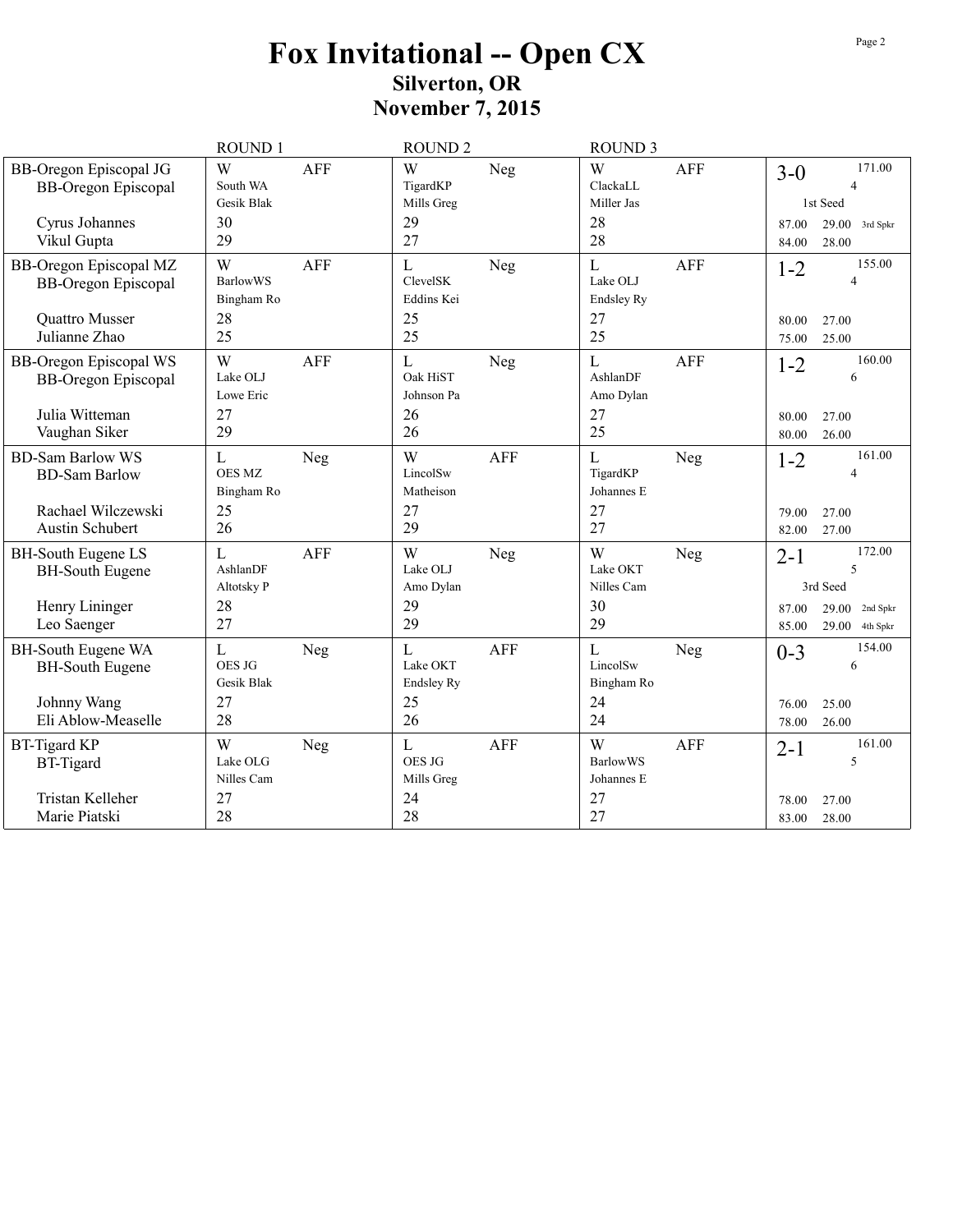## **Fox Invitational Silverton, OR November 7, 2015**

**Division: Open CX**

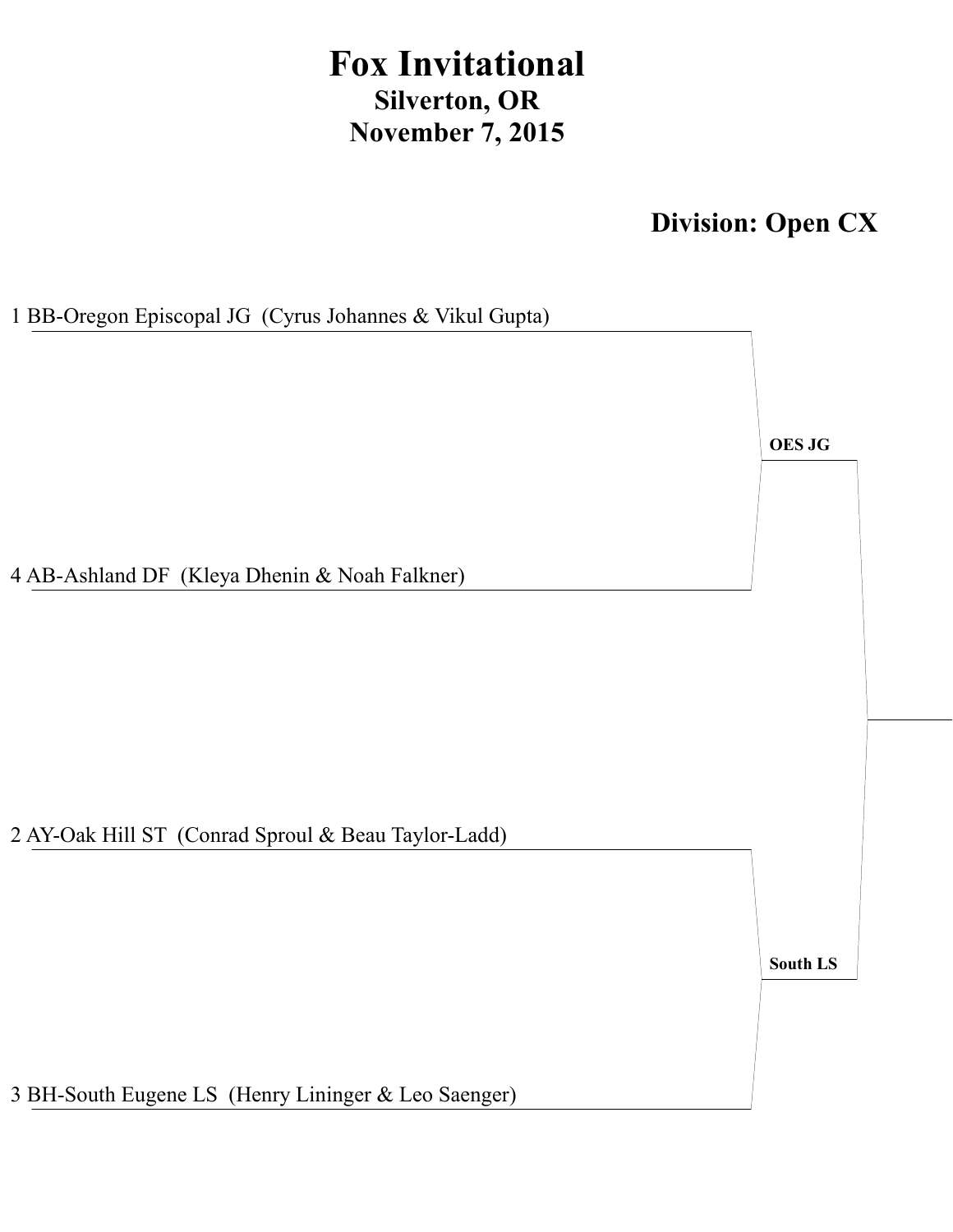|                                                                            | ROUND 1                                             | <b>ROUND 2</b>                                             | <b>ROUND 3</b>                                             |                                                                |
|----------------------------------------------------------------------------|-----------------------------------------------------|------------------------------------------------------------|------------------------------------------------------------|----------------------------------------------------------------|
| AB-Ashland L<br>AB-Ashland<br>Annika Larson                                | W<br><b>AFF</b><br>LakeOL<br>Schaefer D<br>28       | W<br>Neg<br>Sandy W<br>DeLong Mac<br>25                    | <b>AFF</b><br>L<br>Sunset P<br>Clemens Sa<br>25            | 78.00<br>$2 - 1$<br>4<br>78.00<br>25.00                        |
| AB-Ashland W<br>AB-Ashland<br>Alex Webb                                    | W<br>Neg<br>SpragueO<br>Gerlits Th<br>29            | $\mathbf L$<br><b>AFF</b><br>CleveLi<br>McPhee Joh<br>26   | W<br>Neg<br>Sandy W<br>Zou Bin<br>30                       | 85.00<br>$2 - 1$<br>3<br>2nd Seed<br>$29.00$ 1st Spkr<br>85.00 |
| AE-Cleveland Li<br>AE-Cleveland<br>Alex Lindgren-Ruby                      | <b>AFF</b><br>W<br>SpraguMa<br>Holmes Jim<br>28     | W<br>Neg<br>AshlandW<br>McPhee Joh<br>28                   | $\mathbf L$<br>Neg<br>South H<br>Schaefer D<br>28          | 84.00<br>$2 - 1$<br>6<br>84.00<br>28.00<br>2nd Spkr            |
| AH-Lake Oswego L<br>AH-Lake Oswego<br>James Liu                            | $\mathbf{L}$<br>Neg<br>AshlandL<br>Schaefer D<br>27 | W<br><b>AFF</b><br>SpragueO<br>Jain Sande<br>26            | $\mathbf{L}$<br><b>AFF</b><br>SridgeGh<br>Ayala Joel<br>23 | 76.00<br>$1 - 2$<br>$\overline{4}$<br>26.00<br>76.00           |
| AL-Lincoln S<br>AL-Lincoln<br>Hank Sanders                                 | W<br><b>Bye</b><br>30                               | Fft<br>$\mathbf L$<br>South H<br>Tu Xin                    | W<br>Neg<br>SpragueO<br>Chen Jerry<br>30                   | 60.00<br>$2 - 1$<br>5<br>60.00<br>30.00                        |
| <b>BE-Sandy W</b><br><b>BE-Sandy</b><br>Dylan Wenzel                       | W<br>Neg<br>SridgeGh<br>Abbruzzese<br>29            | $\mathbf{L}$<br><b>AFF</b><br>AshlandL<br>DeLong Mac<br>25 | $\mathbf{L}$<br><b>AFF</b><br>AshlandW<br>Zou Bin<br>28    | 82.00<br>$1 - 2$<br>6<br>28.00<br>82.00                        |
| <b>BH-South Eugene H</b><br><b>BH-South Eugene</b><br><b>Tiffany Huang</b> | W<br>Neg<br>Sunset P<br>Kojenov Vi<br>27            | W<br>Bye<br>LincolnS<br>Tu Xin<br>28                       | W<br><b>AFF</b><br>CleveLi<br>Schaefer D<br>29             | 84.00<br>$3-0$<br>6<br>1st Seed<br>28.00<br>84.00              |
| <b>BL-Southridge G</b><br><b>BL-Southridge</b><br>Arian Ghorbani           | L<br><b>AFF</b><br>Sandy W<br>Abbruzzese<br>24      | W<br>Bye<br>24.5                                           | W<br>Neg<br>LakeOL<br>Ayala Joel<br>25                     | 73.50<br>$2 - 1$<br>3<br>73.50<br>24.50                        |
| <b>BM-Sprague Ma</b><br><b>BM-Sprague</b><br>Ramon Martinez                | L<br>Neg<br>CleveLi<br>Holmes Jim<br>26             | $\mathbf{L}$<br><b>AFF</b><br>Sunset P<br>Lindren Jo<br>23 | W<br><b>Bye</b><br>24.5                                    | 73.50<br>$1 - 2$<br>6<br>73.50<br>24.50                        |
| <b>BM-Sprague O</b><br><b>BM-Sprague</b><br>Chritina O'Dell                | $\mathbf L$<br>AFF<br>AshlandW<br>Gerlits Th<br>28  | $\mathbf L$<br>Neg<br>LakeOL<br>Jain Sande<br>25           | ${\bf L}$<br>AFF<br>LincolnS<br>Chen Jerry<br>28           | 81.00<br>$0 - 3$<br>5<br>28.00<br>81.00                        |
| <b>BP-Sunset P</b><br><b>BP-Sunset</b><br>Om Parekh                        | ${\bf L}$<br>AFF<br>South H<br>Kojenov Vi<br>27     | W<br>Neg<br>SpraguMa<br>Lindren Jo<br>25                   | W<br><b>Neg</b><br>AshlandL<br>Clemens Sa<br>26            | 78.00<br>$2 - 1$<br>6<br>78.00<br>26.00                        |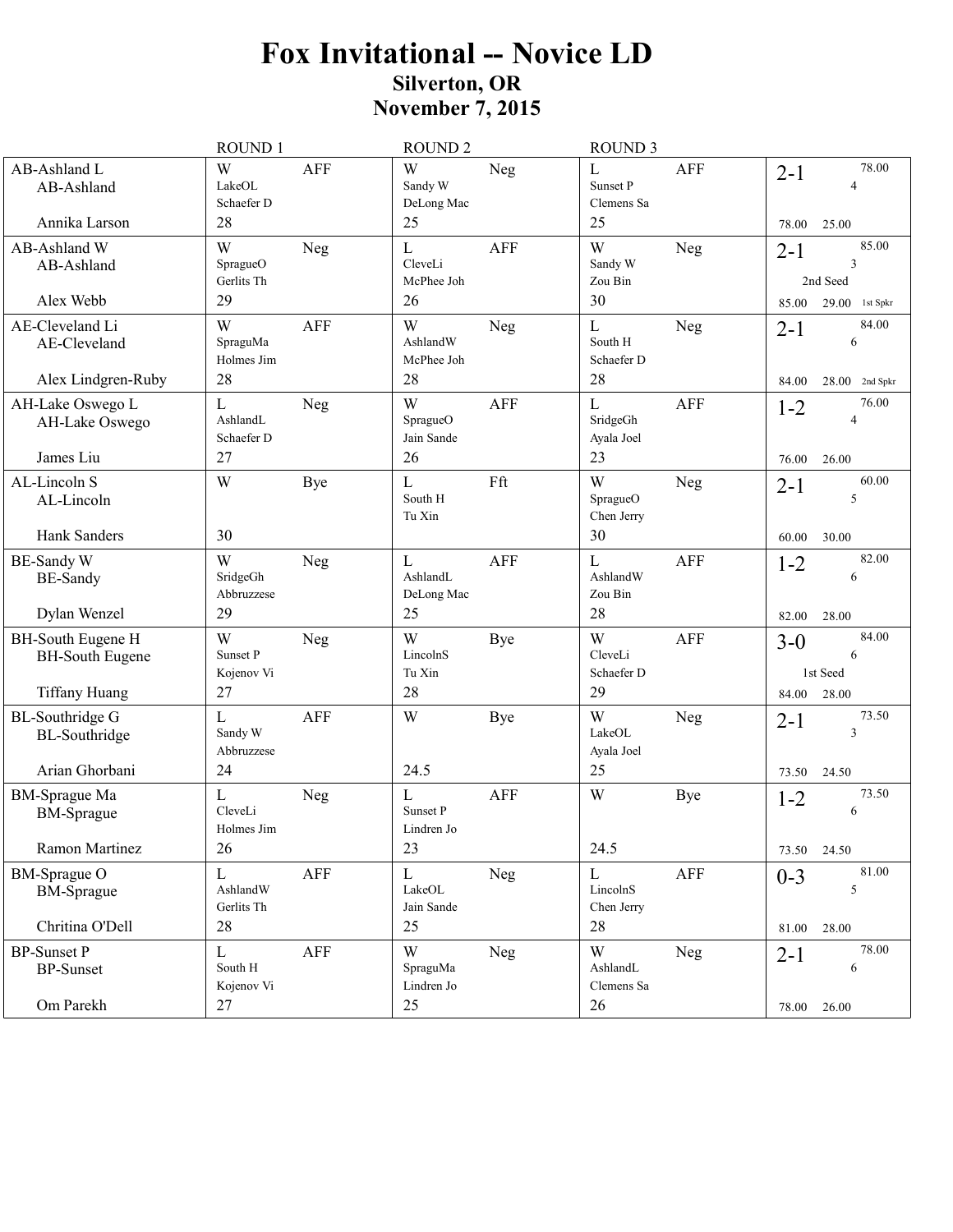**Division: Novice LD** 

1 BH-South Eugene H (Tiffany Huang)

South H

2 AB-Ashland W (Alex Webb)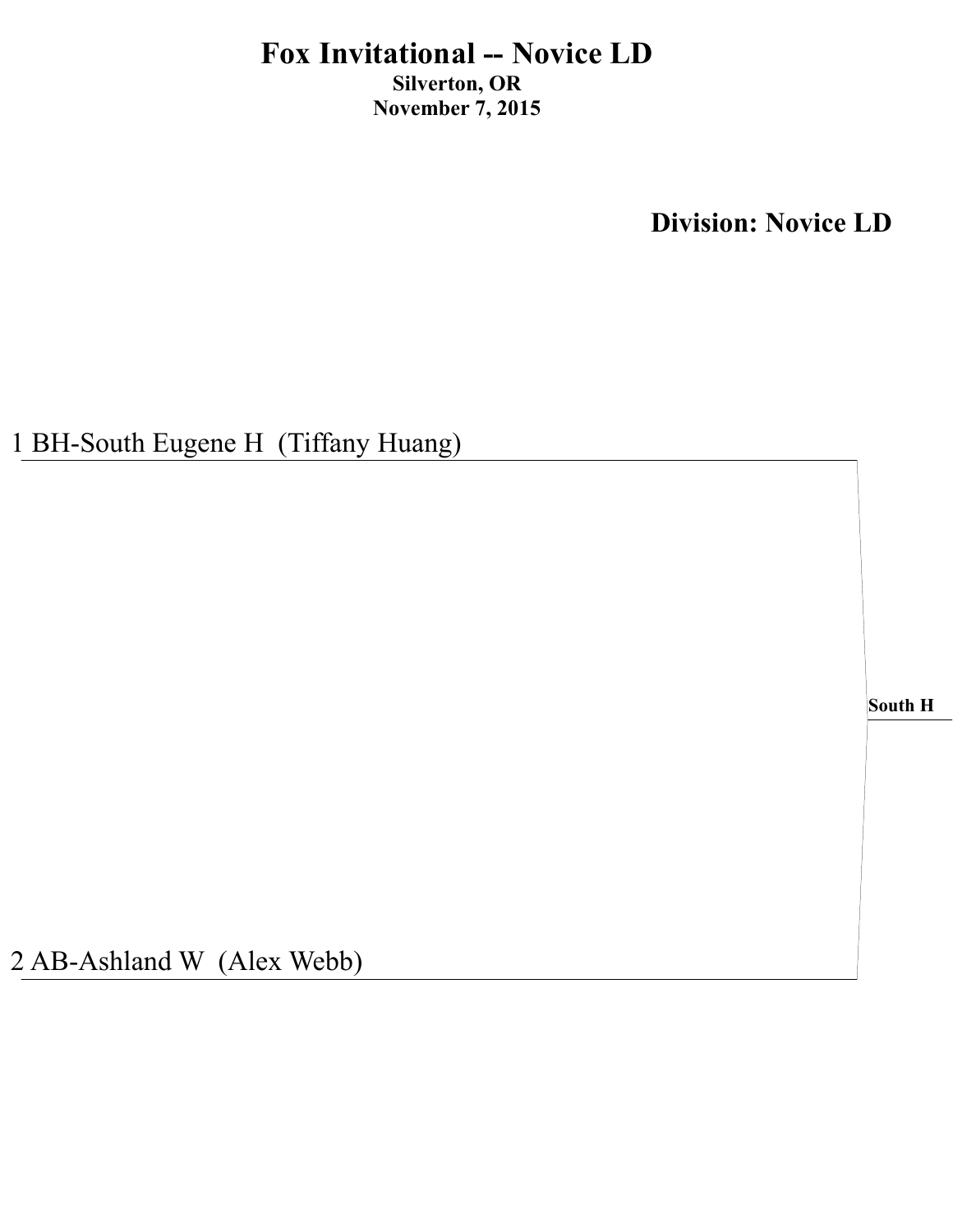|                                                                                  | ROUND 1                                                | <b>ROUND 2</b>                                             | <b>ROUND 3</b>                                            |                                                                |
|----------------------------------------------------------------------------------|--------------------------------------------------------|------------------------------------------------------------|-----------------------------------------------------------|----------------------------------------------------------------|
| AA-Aloha M<br>AA-Aloha<br>Nargiz Mitalipov                                       | W<br>Neg<br>SpraguMo<br>Naidu Davi<br>28               | W<br><b>AFF</b><br>SpragueW<br>Wang Benja<br>28            | W<br>AFF<br>MHS M<br>Deuskar Pr<br>29                     | 85.00<br>$3-0$<br>4<br>2nd Seed<br>28.00<br>85.00              |
| AB-Ashland D<br>AB-Ashland<br>Gracia Dodds                                       | W<br>Neg<br>CleveLe<br><b>Buck Jacob</b><br>29         | $\mathbf L$<br><b>AFF</b><br>Westy L<br>Billups Ja<br>30   | W<br>Neg<br>SpragueG<br>Grondin Am<br>29                  | 88.00<br>$2 - 1$<br>4<br>4th Seed<br>$29.00$ 2nd Spkr<br>88.00 |
| AC-Canby L<br>AC-Canby<br>Michael Lam                                            | W<br>AFF<br>MHS Lei<br>Haas Eliza<br>22                | $\mathbf L$<br>Neg<br>MHS M<br>Delanty Ed<br>22            | $\mathbf{L}$<br><b>Neg</b><br>Westy A<br>Wang Pulin<br>20 | 64.00<br>$1 - 2$<br>5<br>64.00<br>22.00                        |
| AE-Cleveland Le<br>AE-Cleveland<br>Taylor Lewis                                  | L<br><b>AFF</b><br>AshlandD<br><b>Buck Jacob</b><br>29 | $\mathbf L$<br>Neg<br>Tigard A<br>Horta Ange<br>25         | $\mathbf{L}$<br><b>Neg</b><br>Silver R<br>Jin Nong<br>26  | 80.00<br>$0 - 3$<br>5<br>26.00<br>80.00                        |
| AL-Lincoln W<br>AL-Lincoln<br>Kate Weeks                                         | W<br><b>AFF</b><br>OES Go<br><b>Buge Ganes</b><br>27   | W<br>Neg<br>Westy J<br>Hiatt Roha<br>28                    | $\mathbf{L}$<br>Neg<br>Sunset M<br>Tribble Em<br>28       | 83.00<br>$2 - 1$<br>6<br>83.00<br>28.00                        |
| AT-McMinnville Lei<br>AT-McMinnville<br>Olivia Leid                              | $\mathbf{L}$<br>Neg<br>Canby L<br>Haas Eliza<br>21     | $\mathbf{L}$<br><b>AFF</b><br>Sunset P<br>Sattenspie<br>21 | W<br><b>Bye</b><br>21                                     | 63.00<br>$1 - 2$<br>3<br>63.00<br>21.00                        |
| AT-McMinnville Lem<br>AT-McMinnville<br>Megan Tony Lemrick                       | L<br><b>AFF</b><br>Westy J<br>Barringer<br>24          | $\mathbf L$<br><b>AFF</b><br>SpragueT<br>Shilling H<br>25  | $\mathbf{L}$<br>Neg<br>OES Go<br>Peterson-v<br>24         | 73.00<br>$0 - 3$<br>5<br>24.00<br>73.00                        |
| AT-McMinnville M<br>AT-McMinnville<br>Alyssa Moreland                            | W<br>Neg<br>Sunset P<br>Easter Cat<br>27               | W<br><b>AFF</b><br>Canby L<br>Delanty Ed<br>28             | $\mathbf{L}$<br><b>Neg</b><br>Aloha M<br>Deuskar Pr<br>28 | 83.00<br>$2 - 1$<br>5<br>28.00<br>83.00                        |
| AY-Oak Hill R<br>AY-Oak Hill<br>Emma Rosander                                    | W<br><b>AFF</b><br>OES Gu<br>Curry Mich<br>26          | $\mathbf L$<br>Neg<br>Sunset M<br>McCaffrey<br>24          | W<br>AFF<br>SpraguMo<br>Wolocsz Pa<br>27                  | 77.00<br>$2 - 1$<br>5<br>26.00<br>77.00                        |
| <b>BB-Oregon Episcopal Go</b><br><b>BB-Oregon Episcopal</b><br>Nastassia Goodson | L<br>Neg<br>LincolnW<br><b>Buge Ganes</b><br>22        | AFF<br>L<br>Westy G<br>Morgan-Ste<br>26                    | W<br><b>AFF</b><br>MHS Lem<br>Peterson-v<br>27            | 75.00<br>$1 - 2$<br>4<br>26.00<br>75.00                        |
| <b>BB-Oregon Episcopal Gu</b><br><b>BB-Oregon Episcopal</b><br>Aneesh Gupta      | $\mathbf{L}$<br>Neg<br>Oak R<br>Curry Mich<br>25       | W<br><b>AFF</b><br>Silver <sub>R</sub><br>Houghtalin<br>29 | $\mathbf L$<br>Neg<br>SpragueT<br>Bonilla Je<br>26        | 80.00<br>$1 - 2$<br>5<br>80.00<br>26.00                        |
| <b>BG-Silverton R</b><br><b>BG-Silverton</b><br>Elijah Rakha-Sheketoff           | L<br>Neg<br>Westy L<br>Perko Joe<br>27                 | L<br>Neg<br>OES Gu<br>Houghtalin<br>29                     | W<br>AFF<br>CleveLe<br>Jin Nong<br>30                     | 86.00<br>$1 - 2$<br>3<br>29.00 4th Spkr<br>86.00               |
|                                                                                  |                                                        |                                                            |                                                           |                                                                |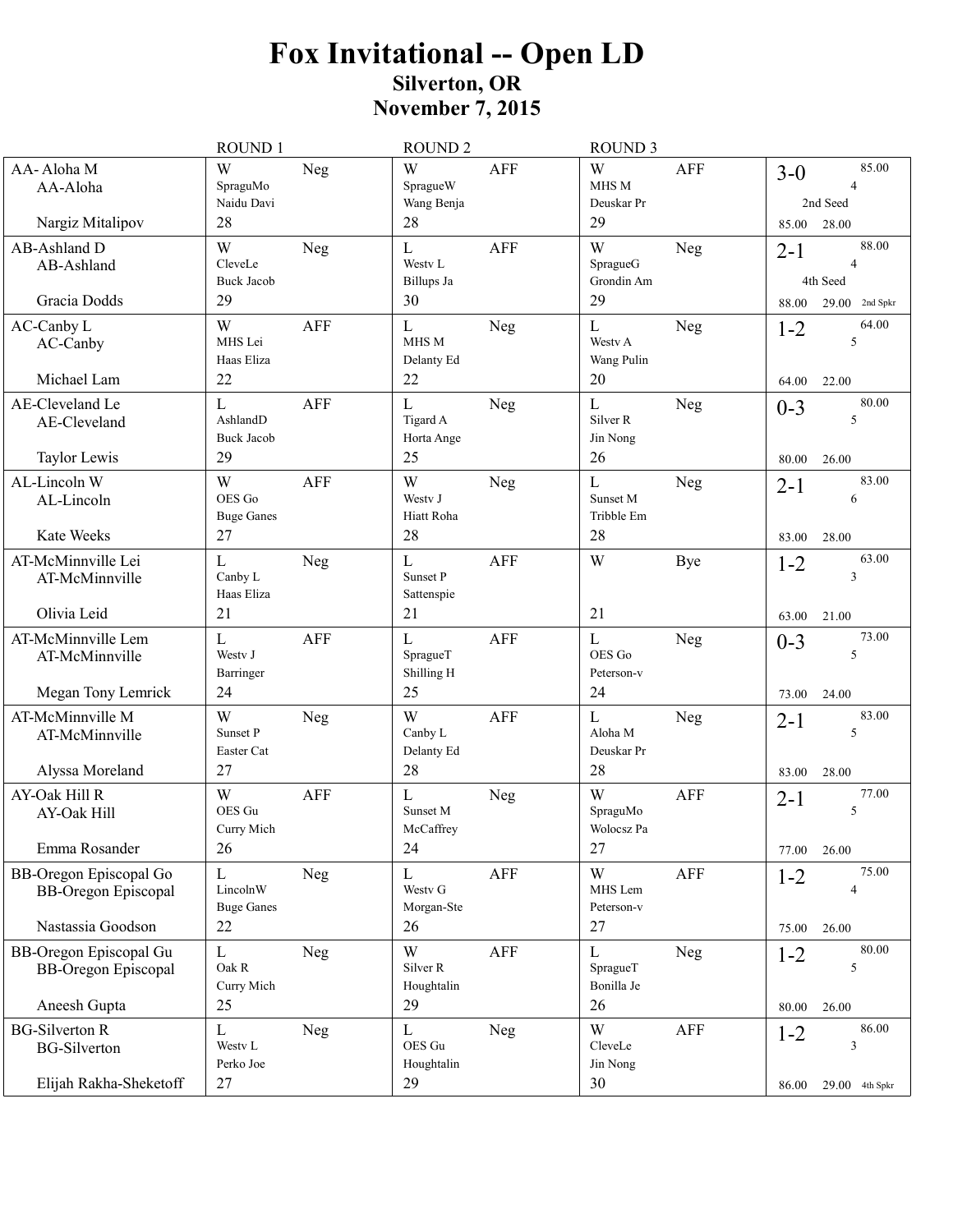|                                                                 | ROUND 1                                         | ROUND <sub>2</sub>                          |            | ROUND <sub>3</sub>                           |            |                  |                                          |
|-----------------------------------------------------------------|-------------------------------------------------|---------------------------------------------|------------|----------------------------------------------|------------|------------------|------------------------------------------|
| <b>BM-Sprague G</b><br><b>BM-Sprague</b>                        | W<br>Neg<br>Westy G<br>DeLong Mac               | W<br>Westy A<br>Almqvist-I                  | <b>AFF</b> | $\mathbf{L}$<br>AshlandD<br>Grondin Am       | AFF        | $2 - 1$          | 80.00<br>6                               |
| Colin Gesik                                                     | 27                                              | 25                                          |            | 28                                           |            | 80.00            | 27.00                                    |
| <b>BM-Sprague Mo</b><br><b>BM-Sprague</b>                       | L<br><b>AFF</b><br>Aloha M<br>Naidu Davi        | W                                           | Bye        | $\mathbf{L}$<br>Oak R<br>Wolocsz Pa          | Neg        | $1 - 2$          | 73.50<br>9                               |
| Santiago Monleon                                                | 23                                              | 24.5                                        |            | 26                                           |            | 73.50            | 24.50                                    |
| <b>BM-Sprague R</b><br><b>BM-Sprague</b><br><b>Brandon Roth</b> | W<br><b>Bye</b><br>MHS S<br>McPhee Joh<br>29.5  | W<br>Sunset B<br>Gombart Fr<br>29           | Neg        | W<br>Westy L<br>Hiatt Roha<br>30             | <b>AFF</b> | $3-0$<br>88.50   | 88.50<br>5<br>1st Seed<br>29.50 1st Spkr |
| <b>BM-Sprague T</b><br><b>BM-Sprague</b><br>Geovanny Tolentino  | <b>AFF</b><br>L<br>Sunset M<br>Beeman Har<br>25 | W<br>MHS Lem<br>Shilling H<br>29            | Neg        | W<br>OES Gu<br>Bonilla Je<br>28              | AFF        | $2 - 1$<br>82.00 | 82.00<br>$\overline{4}$<br>28.00         |
| <b>BM-Sprague W</b><br><b>BM-Sprague</b><br>Lindsey Williams    | W<br><b>AFF</b><br>Tigard A<br>Ajjarapu V<br>26 | $\mathbf{L}$<br>Aloha M<br>Wang Benja<br>27 | Neg        | $\mathbf{L}$<br>Westy G<br>Haas Eliza<br>27  | Neg        | $1 - 2$<br>80.00 | 80.00<br>$\overline{7}$<br>27.00         |
| <b>BP-Sunset B</b><br><b>BP-Sunset</b><br>Rohan Bharadwaj       | W<br>Bye<br>Tigard R<br>Duprey Cas<br>27.5      | $\mathbf L$<br>SpragueR<br>Gombart Fr<br>28 | <b>AFF</b> | $\mathbf L$<br>Westy J<br>Groff Debb<br>27   | Neg        | $1 - 2$<br>82.50 | 82.50<br>9<br>27.50                      |
| <b>BP-Sunset M</b><br><b>BP-Sunset</b><br>Silu Men              | W<br>Neg<br>SpragueT<br>Beeman Har<br>28        | W<br>Oak R<br>McCaffrey<br>25               | <b>AFF</b> | W<br>LincolnW<br>Tribble Em<br>29            | <b>AFF</b> | $3-0$<br>82.00   | 82.00<br>6<br>3rd Seed<br>28.00          |
| <b>BP-Sunset P</b><br><b>BP-Sunset</b><br>Mihir Palan           | <b>AFF</b><br>L<br>MHS M<br>Easter Cat<br>26    | W<br>MHS Lei<br>Sattenspie<br>26            | Neg        | $\mathbf{L}$<br>Tigard A<br>Jones Clar<br>28 | Neg        | $1 - 2$<br>80.00 | 80.00<br>5<br>26.00                      |
| <b>BT-Tigard A</b><br><b>BT-Tigard</b><br>Clarissa Au           | L<br>Neg<br>SpragueW<br>Ajjarapu V<br>25        | W<br>CleveLe<br>Horta Ange<br>28            | <b>AFF</b> | W<br>Sunset P<br>Jones Clar<br>29            | AFF        | $2 - 1$<br>82.00 | 82.00<br>$\mathfrak{2}$<br>28.00         |
| <b>BY-Westview A</b><br><b>BY-Westview</b><br>Varun Apte        | W<br>Bye<br>ClackaZ<br>Johannes E<br>24.5       | L<br>SpragueG<br>Almqvist-I<br>20           | Neg        | W<br>Canby L<br>Wang Pulin<br>29             | AFF        | $2 - 1$<br>73.50 | 73.50<br>5<br>24.50                      |
| <b>BY-Westview G</b><br><b>BY-Westview</b><br>Yesh Godse        | AFF<br>L<br>SpragueG<br>DeLong Mac<br>26        | W<br>OES Go<br>Morgan-Ste<br>27             | Neg        | W<br>SpragueW<br>Haas Eliza<br>25            | AFF        | $2 - 1$<br>78.00 | 78.00<br>4<br>26.00                      |
| <b>BY-Westview J</b><br><b>BY-Westview</b><br>Aditya Jain       | W<br>Neg<br>MHS Lem<br>Barringer<br>30          | L<br>LincolnW<br>Hiatt Roha<br>27           | AFF        | W<br>Sunset B<br>Groff Debb<br>28            | AFF        | $2 - 1$<br>85.00 | 85.00<br>$\mathfrak z$<br>28.00          |
|                                                                 |                                                 |                                             |            |                                              |            |                  |                                          |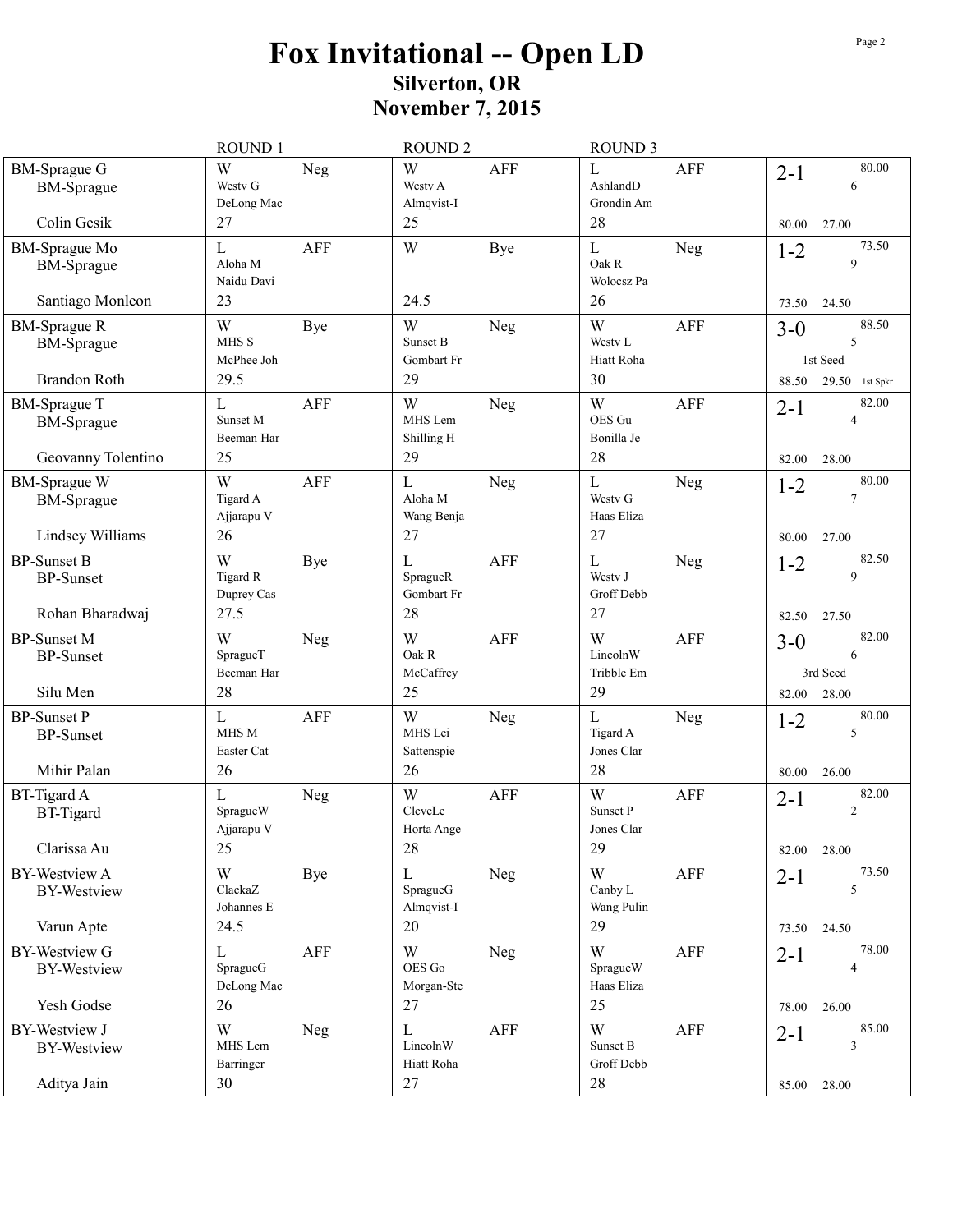|                    | ROUND.    |     | ROUND <sub>2</sub> |     | ROUND <sub>3</sub> |     |       |                  |
|--------------------|-----------|-----|--------------------|-----|--------------------|-----|-------|------------------|
| BY-Westview L      | W         | AFF | W                  | Neg | ∸                  | Neg | 2- I  | 87.00            |
| <b>BY-Westview</b> | Silver R  |     | AshlandD           |     | SpragueR           |     |       |                  |
|                    | Perko Joe |     | Billups Ja         |     | Hiatt Roha         |     |       |                  |
| Bryan Lee          | 29        |     | 29                 |     | 29                 |     | 87.00 | $29.00$ 3rd Spkr |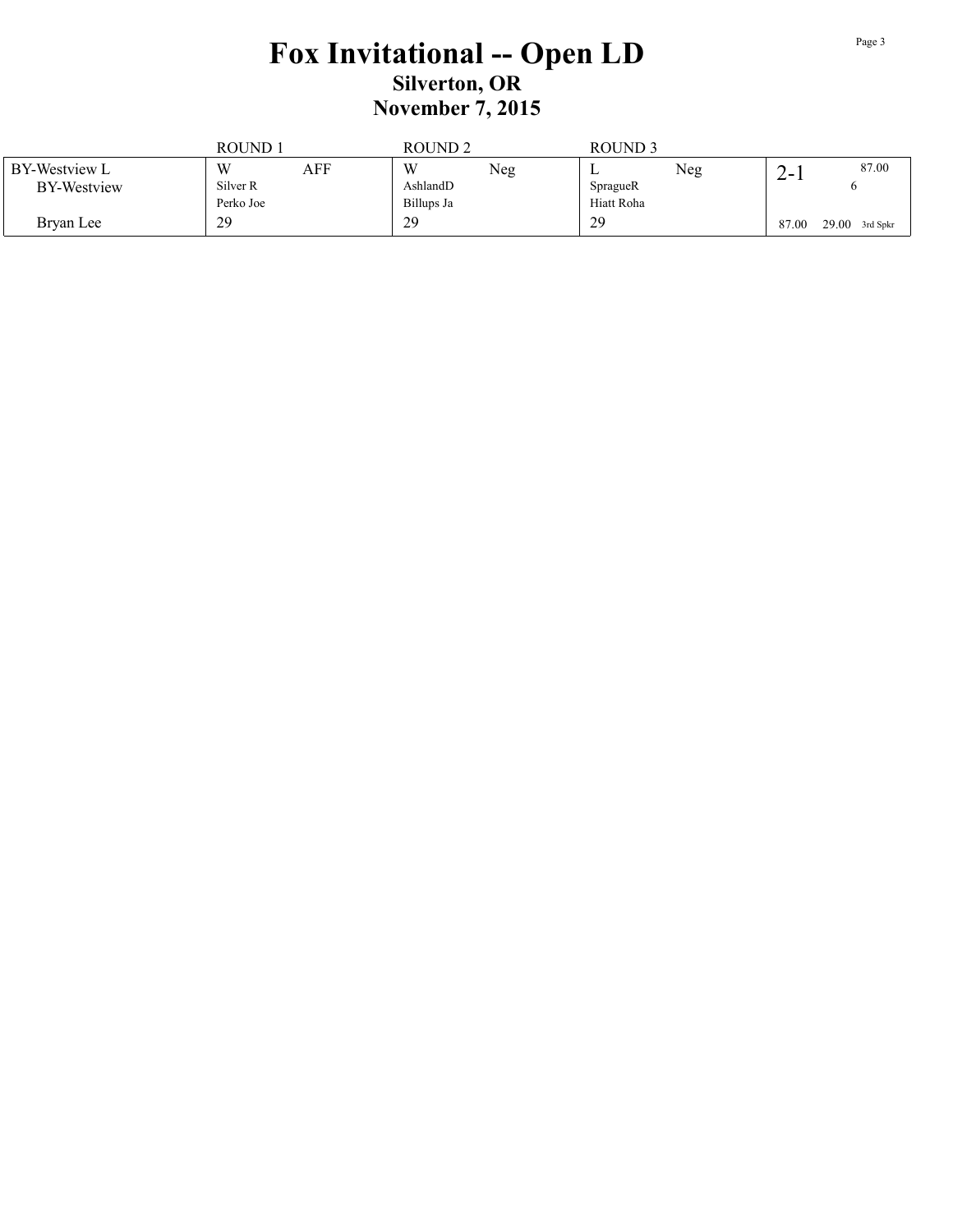**Division: Open LD**

| 1 BM-Sprague R (Brandon Roth)    |                 |
|----------------------------------|-----------------|
|                                  |                 |
|                                  |                 |
|                                  |                 |
|                                  |                 |
|                                  | <b>AshlandD</b> |
|                                  |                 |
|                                  |                 |
|                                  |                 |
|                                  |                 |
| 4 AB-Ashland D (Gracia Dodds)    |                 |
|                                  |                 |
|                                  |                 |
|                                  |                 |
|                                  |                 |
|                                  |                 |
|                                  |                 |
|                                  |                 |
|                                  |                 |
| 2 AA- Aloha M (Nargiz Mitalipov) |                 |
|                                  |                 |
|                                  |                 |
|                                  |                 |
|                                  |                 |
|                                  | Aloha M         |
|                                  |                 |
|                                  |                 |
|                                  |                 |
|                                  |                 |
| 3 BP-Sunset M (Silu Men)         |                 |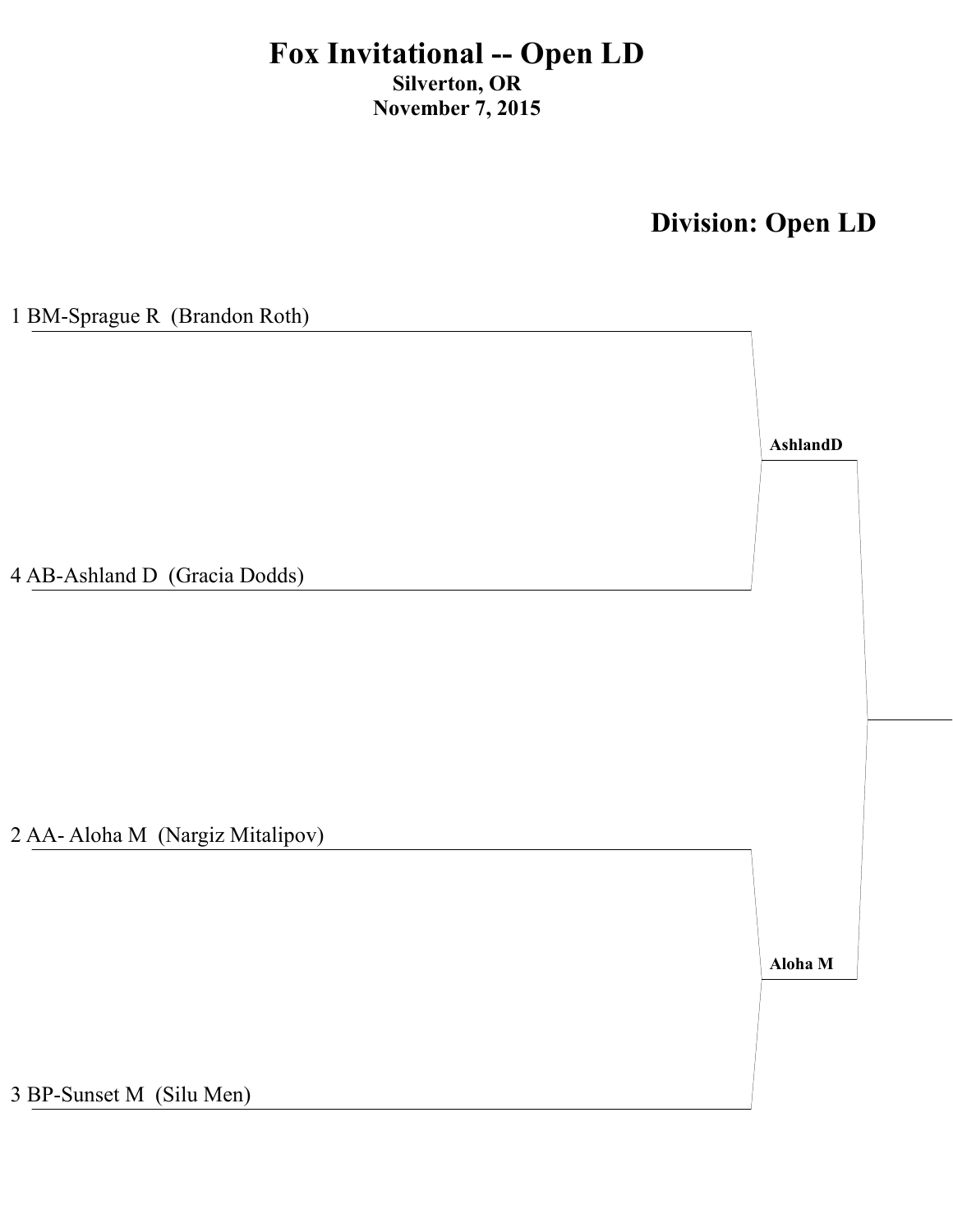|                                                                                    | ROUND 1                                                             | <b>ROUND 2</b>                                                        | <b>ROUND 3</b>                                                                  |                                                                              |
|------------------------------------------------------------------------------------|---------------------------------------------------------------------|-----------------------------------------------------------------------|---------------------------------------------------------------------------------|------------------------------------------------------------------------------|
| AB-Ashland FD<br>AB-Ashland<br>Caed Folkestad<br>Hannah Doyle                      | W<br><b>AFF</b><br>WestviCS<br>Scheirman<br>29<br>27                | L<br>Neg<br>SherwoBR<br>Crow Justi<br>26<br>27                        | L<br>AFF<br>WestviOL<br>Dodson Tho<br>24<br>27                                  | 160.00<br>$1 - 2$<br>6<br>26.00<br>79.00<br>27.00<br>81.00                   |
| AD-Clackamas FM<br>AD-Clackamas<br>Alycia Frack                                    | W<br>AFF<br>WilsonRK<br><b>Barth Stev</b><br>27                     | W<br><b>AFF</b><br>ClevelPP<br>Jin Nong<br>27                         | W<br>Neg<br>Sandy BZ<br>Billups Ja<br>26                                        | 157.00<br>$3 - 0$<br>5<br>2nd Seed<br>80.00<br>27.00                         |
| Annie Marshall<br>AE-Cleveland MJ<br>AE-Cleveland<br>Bella Mounsy<br>Ella Jones    | 27<br>W<br><b>AFF</b><br><b>BarlowBE</b><br>Chen Jerry<br>30<br>29  | 23<br>$\mathbf L$<br>Neg<br>West LMT<br><b>Buge Ganes</b><br>24<br>22 | 27<br>L<br>Neg<br>WestviCS<br>Tu Xin<br>28<br>24                                | 27.00<br>77.00<br>157.00<br>$1 - 2$<br>6<br>28.00<br>82.00<br>24.00<br>75.00 |
| AE-Cleveland PK<br>AE-Cleveland<br>Jacob Parvankin<br>Zoe Kaine                    | W<br><b>AFF</b><br>WilsonJS<br>Delanty Ed<br>25<br>26               | $\mathbf L$<br><b>AFF</b><br>SunsetDB<br>Bonilla Je<br>21<br>26       | $\mathbf{L}$<br><b>Neg</b><br>Sandy SR<br><b>Burke Larr</b><br>27<br>27         | 152.00<br>$1 - 2$<br>6<br>73.00<br>25.00<br>79.00<br>26.00                   |
| <b>AE-Cleveland PP</b><br>AE-Cleveland<br>John Pender<br><b>Scout Paret</b>        | W<br><b>AFF</b><br>South VW<br>Mendenhall<br>25<br>25               | L<br>Neg<br>ClackaFM<br>Jin Nong<br>25<br>22                          | W<br>Neg<br>BarlowGV<br>Versteeg A<br>25<br>28                                  | 150.00<br>$2 - 1$<br>5<br>25.00<br>75.00<br>75.00<br>25.00                   |
| AZ-Oregon City MS<br>AZ-Oregon City<br>Isabel Moulet<br>Dakota Spencer             | W<br><b>AFF</b><br>West ASG<br>Johnson Pa<br>25<br>21               | W<br><b>AFF</b><br>SpraguST<br>Easter Cat<br>25<br>20                 | W<br>Neg<br>Sandy VG<br>Reed Stewa<br>24<br>24                                  | 139.00<br>$3-0$<br>5<br>25.00<br>74.00<br>21.00<br>65.00                     |
| <b>BD-Sam Barlow BE</b><br><b>BD-Sam Barlow</b><br>Nicole Bradley<br>Rebekah Ervin | L<br>Neg<br>ClevelMJ<br>Chen Jerry<br>25<br>23                      | <b>AFF</b><br>$\mathbf L$<br>WestviOL<br>Deuskar Pr<br>25<br>26       | W<br><b>AFF</b><br>SherwoDB<br>Stump John<br>26<br>25                           | 150.00<br>$1 - 2$<br>3<br>25.00<br>76.00<br>74.00<br>25.00                   |
| <b>BD-Sam Barlow BT</b><br><b>BD-Sam Barlow</b><br>Isaac Bruley<br>Tristan Taylor  | $\ensuremath{\text{W}}$<br>AFF<br>WestviKB<br>Chen Ting<br>28<br>27 | $\mathbf L$<br>${\hbox{Neg}}$<br>South CG<br>Kurse Suha<br>24<br>23   | $\ensuremath{\text{W}}$<br>${\hbox{Neg}}$<br>SpraguST<br>Johnson Pa<br>24<br>24 | 150.00<br>$2 - 1$<br>3<br>76.00<br>24.00<br>74.00<br>24.00                   |
| <b>BD-Sam Barlow GV</b><br><b>BD-Sam Barlow</b><br>Monica Gifford<br>Alec Vescovi  | W<br>AFF<br>WilsonBF<br>Schuring J<br>25<br>30                      | L<br>Neg<br>Sandy VG<br><b>Barth Stev</b><br>20<br>21                 | $\mathbf{L}$<br>AFF<br>ClevelPP<br>Versteeg A<br>22<br>21                       | 139.00<br>$1 - 2$<br>5<br>22.00<br>67.00<br>72.00<br>21.00                   |
| <b>BE-Sandy BZ</b><br><b>BE-Sandy</b><br><b>Mikey Brooks</b><br>Grace Zangerle     | W<br>Neg<br>WestviOL<br>Grondin Am<br>28<br>26                      | W<br><b>AFF</b><br>West LOT<br>Gargosky S<br>28<br>25                 | $\mathbf{L}$<br>AFF<br>ClackaFM<br>Billups Ja<br>27<br>26                       | 160.00<br>$2 - 1$<br>$\tau$<br>28.00<br>83.00<br>26.00<br>77.00              |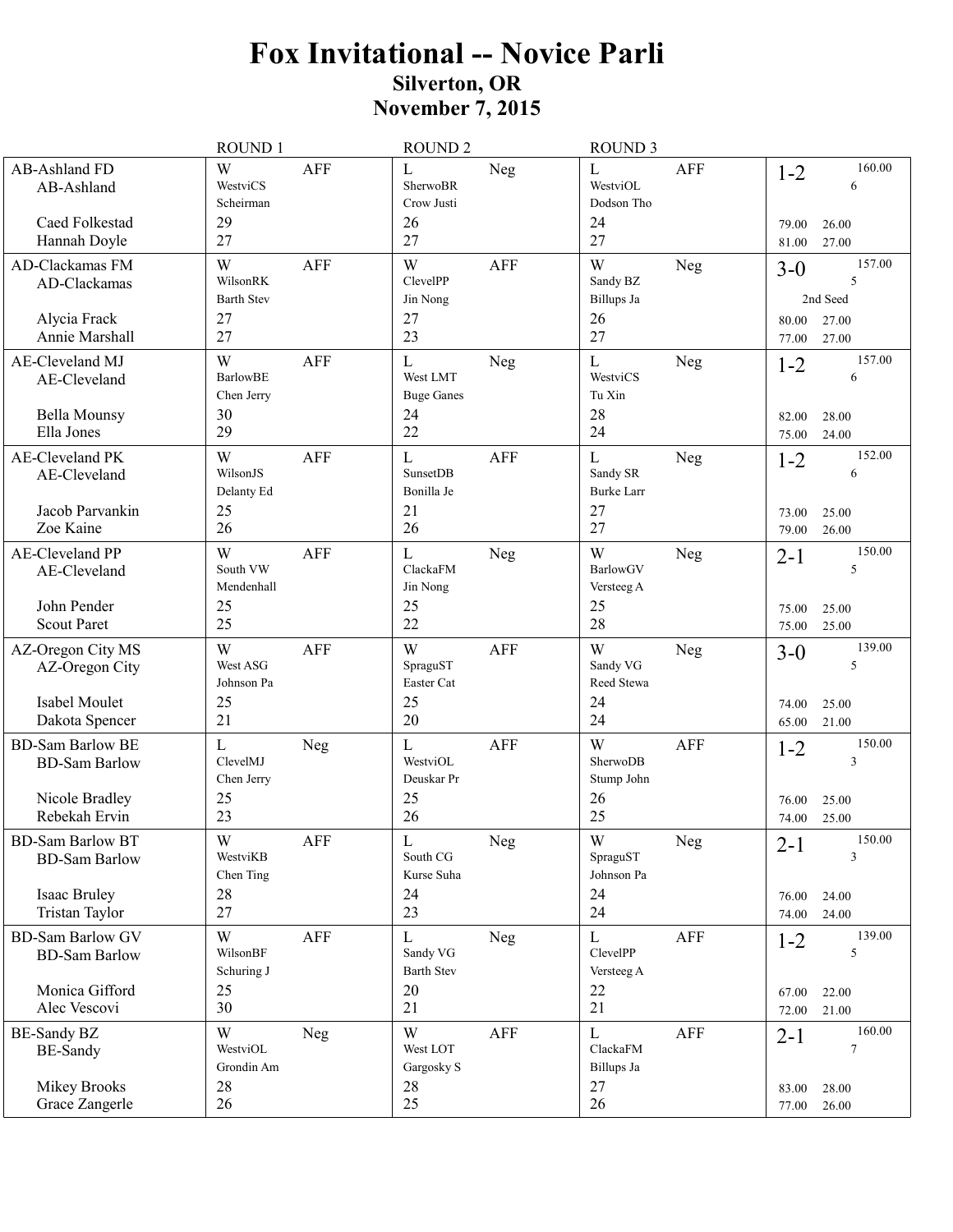|                                                                                   | ROUND 1                                                       | <b>ROUND 2</b>                                                   | <b>ROUND 3</b>                                                         |                                                                         |
|-----------------------------------------------------------------------------------|---------------------------------------------------------------|------------------------------------------------------------------|------------------------------------------------------------------------|-------------------------------------------------------------------------|
| <b>BE-Sandy SR</b><br><b>BE-Sandy</b><br><b>Audrey Sanders</b><br>Emma Ritter     | L<br>Neg<br>West LOT<br>Wang Pulin<br>28<br>22                | W<br><b>AFF</b><br>WestviKB<br>Dodson Tho<br>27<br>22            | W<br>AFF<br><b>ClevelPK</b><br><b>Burke Larr</b><br>28<br>28           | 155.00<br>$2 - 1$<br>3<br>83.00<br>28.00                                |
| <b>BE-Sandy VG</b><br><b>BE-Sandy</b>                                             | W<br>Neg<br><b>SunsetPJ</b><br>Versteeg A                     | W<br>AFF<br>BarlowGV<br><b>Barth Stev</b>                        | $\mathbf L$<br><b>AFF</b><br><b>OCHS MM</b><br>Reed Stewa              | 22.00<br>72.00<br>150.00<br>$2 - 1$<br>6                                |
| Shaylee Veselik<br>Jenna Grimmer                                                  | 28<br>23                                                      | 26<br>22                                                         | 26<br>25                                                               | 26.00<br>80.00<br>23.00<br>70.00                                        |
| BF-Sherwood BR<br>BF-Sherwood                                                     | W<br>Neg<br>WestviYR<br>Sanders Kj                            | W<br><b>AFF</b><br>AshlanFD<br>Crow Justi                        | L<br><b>Neg</b><br><b>SunsetDB</b><br>Ajjarapu V                       | 148.00<br>$2 - 1$<br>5                                                  |
| Sophie Bonzi<br>Hunter Rude                                                       | 27<br>25                                                      | 28<br>25                                                         | 21<br>22                                                               | 27.00<br>76.00<br>25.00<br>72.00                                        |
| BF-Sherwood RB<br>BF-Sherwood<br>Hayden Reinhold                                  | $\mathbf L$<br>Neg<br><b>SunsetDB</b><br>Card Jen<br>25<br>24 | $\mathbf{L}$<br><b>AFF</b><br>SunsetCY<br>Teschner K<br>25<br>22 | $\mathbf L$<br><b>Neg</b><br><b>BarlowBE</b><br>Stump John<br>26<br>25 | 147.00<br>$0 - 3$<br>5<br>25.00<br>76.00                                |
| Lehi Briggs<br><b>BH-South Eugene CG</b><br><b>BH-South Eugene</b>                | W<br><b>AFF</b><br>WestviNS<br>Jones Clar                     | W<br><b>AFF</b><br><b>BarlowBT</b><br>Kurse Suha                 | L<br><b>Neg</b><br>West LMT<br>Jain Sande                              | 71.00<br>24.00<br>149.00<br>$2 - 1$<br>6                                |
| Dean Chou<br>Jeff Gombart                                                         | 27<br>26                                                      | 25<br>23                                                         | 25<br>23                                                               | 25.00<br>77.00<br>72.00<br>23.00                                        |
| BH-South Eugene VW<br><b>BH-South Eugene</b><br>Ava Vasconcellos<br>Lizzie Warner | $\mathbf L$<br>Neg<br>ClevelPP<br>Mendenhall<br>23<br>24      | L<br><b>AFF</b><br><b>SunsetPJ</b><br>Sanders Kj<br>23<br>21     | W<br>Neg<br>WestviKB<br>Card Jen<br>29<br>28                           | 148.00<br>$1 - 2$<br>$\overline{4}$<br>75.00<br>23.00<br>24.00<br>73.00 |
| <b>BM-Sprague ST</b><br><b>BM-Sprague</b><br>Alec Shanley<br>Elana Trump          | W<br><b>AFF</b><br>West LMG<br>Jin Nong<br>26<br>27           | L<br>Neg<br><b>OCHS MM</b><br>Easter Cat<br>22<br>24             | <b>AFF</b><br>L<br><b>BarlowBT</b><br>Johnson Pa<br>23<br>23           | 145.00<br>$1 - 2$<br>5<br>23.00<br>71.00<br>74.00<br>24.00              |
| <b>BP-Sunset CY</b><br><b>BP-Sunset</b><br>Albert Chen                            | $\mathbf L$<br>AFF<br>West LMT<br>Houghtalin<br>28            | $\ensuremath{\text{W}}$<br>Neg<br>SherwoDB<br>Teschner K<br>28   | $\mathbf L$<br>${\hbox{Neg}}$<br>West ASG<br>Lininger T<br>28          | 169.00<br>$1 - 2$<br>5<br>28.00<br>84.00                                |
| Kevin Yuan<br><b>BP-Sunset DB</b>                                                 | 29<br>W<br><b>AFF</b>                                         | 29<br>W                                                          | 27<br>W<br>AFF                                                         | 85.00<br>$29.00$ 1st Spkr<br>153.00                                     |
| <b>BP-Sunset</b>                                                                  | SherwoDB<br>Card Jen                                          | Neg<br>ClevelPK<br>Bonilla Je                                    | SherwoBR<br>Ajjarapu V                                                 | $3 - 0$<br>$\overline{3}$                                               |
| Vinay Deshmukh<br>Neel Balusa                                                     | 27<br>28                                                      | 28<br>23                                                         | 23<br>24                                                               | 27.00<br>78.00<br>24.00<br>75.00                                        |
| <b>BP-Sunset PJ</b><br><b>BP-Sunset</b><br>Nathan Purwosumarto                    | L<br><b>AFF</b><br>Sandy VG<br>Versteeg A<br>24               | W<br>Neg<br>South VW<br>Sanders Kj<br>25                         | W<br><b>AFF</b><br>WestviYR<br>Teschner K<br>28                        | 150.00<br>$2-1$<br>$\overline{4}$                                       |
| Andrew Jin                                                                        | 25                                                            | 21                                                               | 27                                                                     | 25.00<br>77.00<br>73.00 25.00                                           |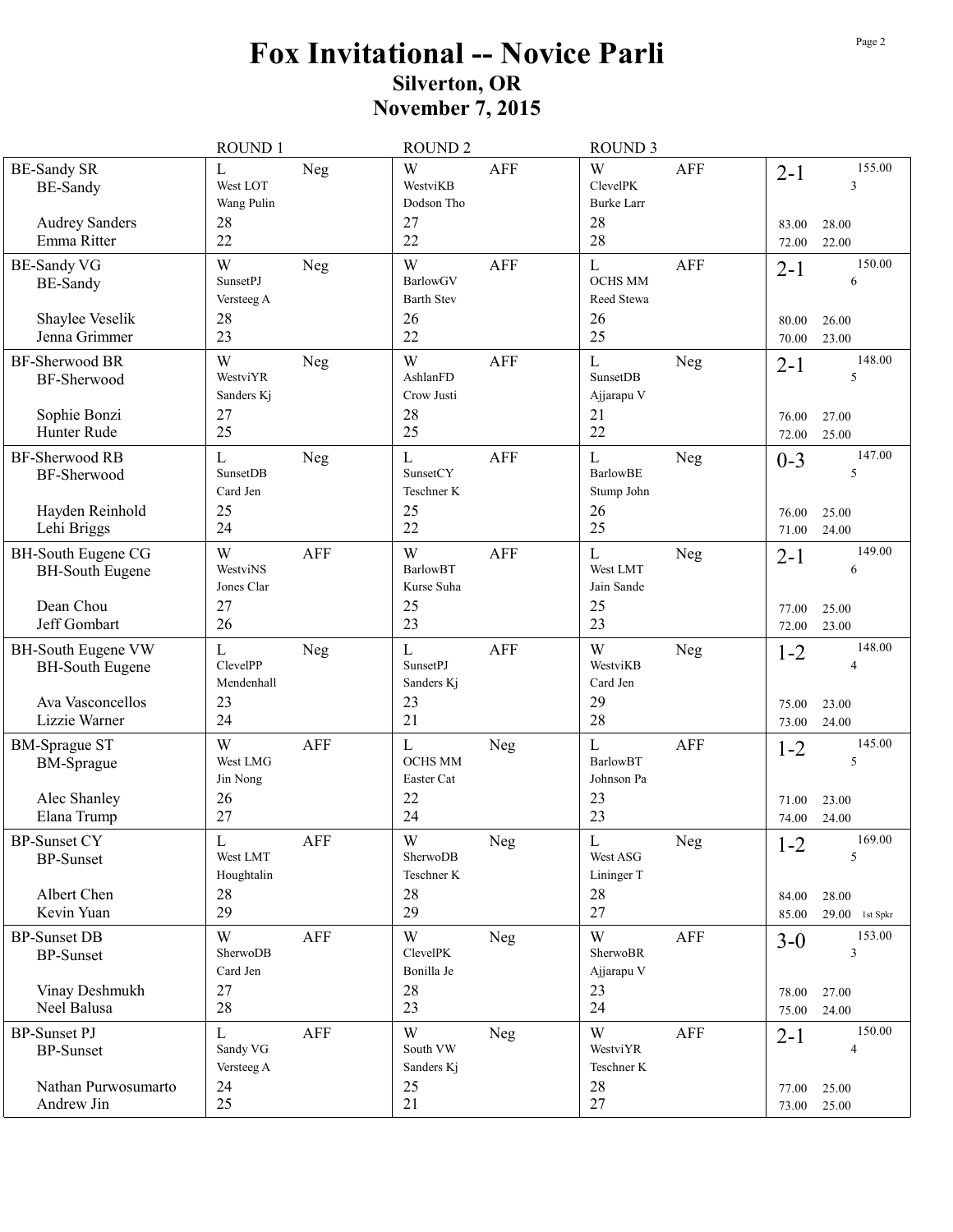| 168.00<br>W<br>W<br><b>BW-West Albany SG</b><br>$\mathbf L$<br><b>AFF</b><br>Neg<br>Neg<br>$2 - 1$<br><b>OCHS MM</b><br>WilsonJS<br>SunsetCY<br>5<br><b>BW-West Albany</b><br>Johnson Pa<br>Horta Ange<br>Lininger T<br>28<br>29<br>26<br>Patrick Spence<br>28.00<br>83.00<br>27<br>30<br>28<br>Dorice Goune<br>$28.00$ 2nd Spkr<br>85.00<br>151.00<br>$\mathbf L$<br>$\mathbf{L}$<br><b>AFF</b><br>BX-West Linn MG<br>Neg<br>L<br>Neg<br>$0 - 3$<br>WestviCS<br>WilsonJS<br>SpraguST<br>$\overline{4}$<br><b>BX-West Linn</b><br>Jin Nong<br>Chen Jerry<br><b>Buck Jacob</b><br>28<br>28<br>22<br>Jeremy Mccaffrey<br>78.00<br>28.00<br>25<br>26<br>Jacob Groh<br>22<br>25.00<br>73.00<br>158.00<br>W<br>W<br>BX-West Linn MT<br>W<br><b>AFF</b><br><b>AFF</b><br>Neg<br>$3 - 0$<br>SunsetCY<br>ClevelMJ<br>South CG<br>$\overline{4}$<br><b>BX-West Linn</b><br>Jain Sande<br>1st Seed<br>Houghtalin<br><b>Buge Ganes</b><br>27<br>25<br>Caitlin McCabe<br>29<br>27.00<br>81.00<br>25<br>28<br>24<br>Dennis Tang<br>25.00<br>77.00<br>W<br>154.00<br><b>BX-West Linn OT</b><br>W<br><b>AFF</b><br>$\mathbf{L}$<br><b>AFF</b><br>Neg<br>$2 - 1$<br>Sandy SR<br>Sandy BZ<br>WestviNS<br>5<br><b>BX-West Linn</b><br>Wang Pulin<br>Gargosky S<br>Shilling H<br>Nalini Oliver<br>24<br>24<br>28<br>76.00<br>24.00<br>28<br>26<br>24<br><b>Eleanor Terner</b><br>26.00<br>78.00<br>W<br>W<br>159.00<br><b>BY-Westview CS</b><br>$\mathbf L$<br><b>AFF</b><br>Neg<br>Neg<br>$2 - 1$<br>ClevelMJ<br>AshlanFD<br>West LMG<br>$\overline{2}$<br><b>BY-Westview</b><br>Scheirman<br>Tu Xin<br>Chen Jerry<br>Grant Chen<br>25<br>30<br>28<br>28.00<br>83.00 |  |
|----------------------------------------------------------------------------------------------------------------------------------------------------------------------------------------------------------------------------------------------------------------------------------------------------------------------------------------------------------------------------------------------------------------------------------------------------------------------------------------------------------------------------------------------------------------------------------------------------------------------------------------------------------------------------------------------------------------------------------------------------------------------------------------------------------------------------------------------------------------------------------------------------------------------------------------------------------------------------------------------------------------------------------------------------------------------------------------------------------------------------------------------------------------------------------------------------------------------------------------------------------------------------------------------------------------------------------------------------------------------------------------------------------------------------------------------------------------------------------------------------------------------------------------------------------------------------------------------------------------------------------------------------|--|
|                                                                                                                                                                                                                                                                                                                                                                                                                                                                                                                                                                                                                                                                                                                                                                                                                                                                                                                                                                                                                                                                                                                                                                                                                                                                                                                                                                                                                                                                                                                                                                                                                                                    |  |
|                                                                                                                                                                                                                                                                                                                                                                                                                                                                                                                                                                                                                                                                                                                                                                                                                                                                                                                                                                                                                                                                                                                                                                                                                                                                                                                                                                                                                                                                                                                                                                                                                                                    |  |
|                                                                                                                                                                                                                                                                                                                                                                                                                                                                                                                                                                                                                                                                                                                                                                                                                                                                                                                                                                                                                                                                                                                                                                                                                                                                                                                                                                                                                                                                                                                                                                                                                                                    |  |
|                                                                                                                                                                                                                                                                                                                                                                                                                                                                                                                                                                                                                                                                                                                                                                                                                                                                                                                                                                                                                                                                                                                                                                                                                                                                                                                                                                                                                                                                                                                                                                                                                                                    |  |
|                                                                                                                                                                                                                                                                                                                                                                                                                                                                                                                                                                                                                                                                                                                                                                                                                                                                                                                                                                                                                                                                                                                                                                                                                                                                                                                                                                                                                                                                                                                                                                                                                                                    |  |
|                                                                                                                                                                                                                                                                                                                                                                                                                                                                                                                                                                                                                                                                                                                                                                                                                                                                                                                                                                                                                                                                                                                                                                                                                                                                                                                                                                                                                                                                                                                                                                                                                                                    |  |
|                                                                                                                                                                                                                                                                                                                                                                                                                                                                                                                                                                                                                                                                                                                                                                                                                                                                                                                                                                                                                                                                                                                                                                                                                                                                                                                                                                                                                                                                                                                                                                                                                                                    |  |
|                                                                                                                                                                                                                                                                                                                                                                                                                                                                                                                                                                                                                                                                                                                                                                                                                                                                                                                                                                                                                                                                                                                                                                                                                                                                                                                                                                                                                                                                                                                                                                                                                                                    |  |
| 25<br>27<br>24<br>Saisreekar Singam<br>76.00<br>25.00                                                                                                                                                                                                                                                                                                                                                                                                                                                                                                                                                                                                                                                                                                                                                                                                                                                                                                                                                                                                                                                                                                                                                                                                                                                                                                                                                                                                                                                                                                                                                                                              |  |
| 148.00<br><b>BY-Westview KB</b><br>$\mathbf L$<br>$\mathbf{L}$<br>L<br>AFF<br>Neg<br>Neg<br>$0 - 3$<br>5<br><b>BarlowBT</b><br>South VW<br>Sandy SR<br><b>BY-Westview</b><br>Dodson Tho<br>Card Jen<br>Chen Ting                                                                                                                                                                                                                                                                                                                                                                                                                                                                                                                                                                                                                                                                                                                                                                                                                                                                                                                                                                                                                                                                                                                                                                                                                                                                                                                                                                                                                                   |  |
| 24<br>27<br>Rahul Kajjam<br>25<br>76.00<br>25.00<br>22<br>24<br>Jasman Bolina<br>26<br>24.00<br>72.00                                                                                                                                                                                                                                                                                                                                                                                                                                                                                                                                                                                                                                                                                                                                                                                                                                                                                                                                                                                                                                                                                                                                                                                                                                                                                                                                                                                                                                                                                                                                              |  |
| W<br>165.00<br><b>BY-Westview NS</b><br>L<br><b>AFF</b><br>L<br>Neg<br>Neg<br>$1 - 2$<br>5<br>South CG<br>WilsonBF<br>West LOT<br><b>BY-Westview</b><br>Jones Clar<br>David Naid<br>Shilling H<br>Advaith Nair<br>28<br>29<br>25<br>28.00<br>82.00<br>28<br>27<br>28<br>Rohith Sudhakar                                                                                                                                                                                                                                                                                                                                                                                                                                                                                                                                                                                                                                                                                                                                                                                                                                                                                                                                                                                                                                                                                                                                                                                                                                                                                                                                                            |  |
| 28.00<br>83.00<br>160.00                                                                                                                                                                                                                                                                                                                                                                                                                                                                                                                                                                                                                                                                                                                                                                                                                                                                                                                                                                                                                                                                                                                                                                                                                                                                                                                                                                                                                                                                                                                                                                                                                           |  |
| $\mathbf L$<br>W<br>$\ensuremath{\text{W}}$<br>AFF<br>${\hbox{Neg}}$<br>${\hbox{Neg}}$<br>BY-Westview OL<br>$2 - 1$<br>Sandy BZ<br><b>BarlowBE</b><br>AshlanFD<br>4<br><b>BY-Westview</b><br>Grondin Am<br>Deuskar Pr<br>Dodson Tho<br>29<br>28<br>Jeremy Oh<br>26<br>83.00<br>28.00                                                                                                                                                                                                                                                                                                                                                                                                                                                                                                                                                                                                                                                                                                                                                                                                                                                                                                                                                                                                                                                                                                                                                                                                                                                                                                                                                               |  |
| Peter Looi<br>25<br>28<br>24<br>77.00<br>25.00                                                                                                                                                                                                                                                                                                                                                                                                                                                                                                                                                                                                                                                                                                                                                                                                                                                                                                                                                                                                                                                                                                                                                                                                                                                                                                                                                                                                                                                                                                                                                                                                     |  |
| 145.50<br>$\mathbf L$<br>AFF<br>$\ensuremath{\text{W}}$<br>$\mathbf L$<br><b>BY-Westview YR</b><br>Bye<br>Neg<br>$1 - 2$<br>SherwoBR<br><b>SunsetPJ</b><br>6<br><b>BY-Westview</b><br>Sanders Kj<br>Teschner K                                                                                                                                                                                                                                                                                                                                                                                                                                                                                                                                                                                                                                                                                                                                                                                                                                                                                                                                                                                                                                                                                                                                                                                                                                                                                                                                                                                                                                     |  |
| Dawin Ye<br>23<br>24<br>25<br>24.00<br>72.00<br>25                                                                                                                                                                                                                                                                                                                                                                                                                                                                                                                                                                                                                                                                                                                                                                                                                                                                                                                                                                                                                                                                                                                                                                                                                                                                                                                                                                                                                                                                                                                                                                                                 |  |
| 24<br>24.5<br>Santosh Ramesh<br>24.50<br>73.50                                                                                                                                                                                                                                                                                                                                                                                                                                                                                                                                                                                                                                                                                                                                                                                                                                                                                                                                                                                                                                                                                                                                                                                                                                                                                                                                                                                                                                                                                                                                                                                                     |  |
| $\mathbf L$<br>136.50<br><b>BZ-Wilson BF</b><br>$\ensuremath{\text{W}}$<br>Neg<br>$\mathbf{L}$<br>Neg<br>Bye<br>$1 - 2$<br>$\overline{3}$<br>BarlowGV<br>WestviNS<br><b>BZ-Wilson</b><br>Schuring J<br>David Naid                                                                                                                                                                                                                                                                                                                                                                                                                                                                                                                                                                                                                                                                                                                                                                                                                                                                                                                                                                                                                                                                                                                                                                                                                                                                                                                                                                                                                                  |  |
| Zev Ben-Israel<br>25<br>23<br>21<br>23.00<br>69.00<br>24<br>21<br>22.5<br>Madison Frost<br>67.50 22.50                                                                                                                                                                                                                                                                                                                                                                                                                                                                                                                                                                                                                                                                                                                                                                                                                                                                                                                                                                                                                                                                                                                                                                                                                                                                                                                                                                                                                                                                                                                                             |  |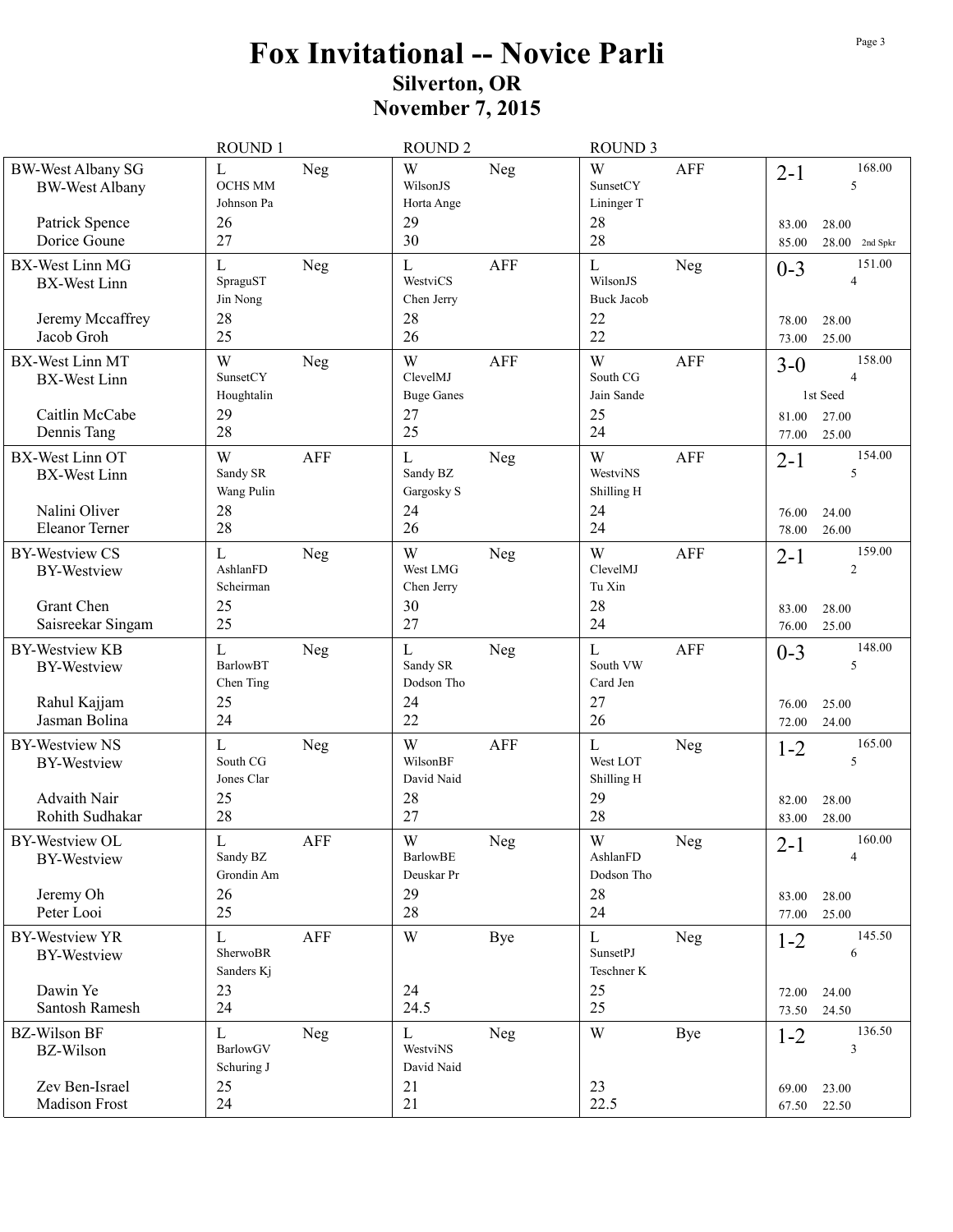|                     | ROUND <sub>1</sub> |     | ROUND <sub>2</sub> |     | ROUND <sub>3</sub>    |     |       |        |
|---------------------|--------------------|-----|--------------------|-----|-----------------------|-----|-------|--------|
| BZ-Wilson JS        |                    | Neg | ∸                  | AFF | W                     | AFF | 1 – 2 | 148.00 |
| BZ-Wilson           | <b>ClevelPK</b>    |     | West ASG           |     | West LMG              |     |       |        |
|                     | Delanty Ed         |     | Horta Ange         |     | Buck Jacob            |     |       |        |
| Clarissa Jacobowitz | 24                 |     | 28                 |     | $\angle$ 1            |     | 73.00 | 24.00  |
| William Sweek       | 25                 |     | 29                 |     | $\bigcap$<br>$\angle$ |     | 75.00 | 25.00  |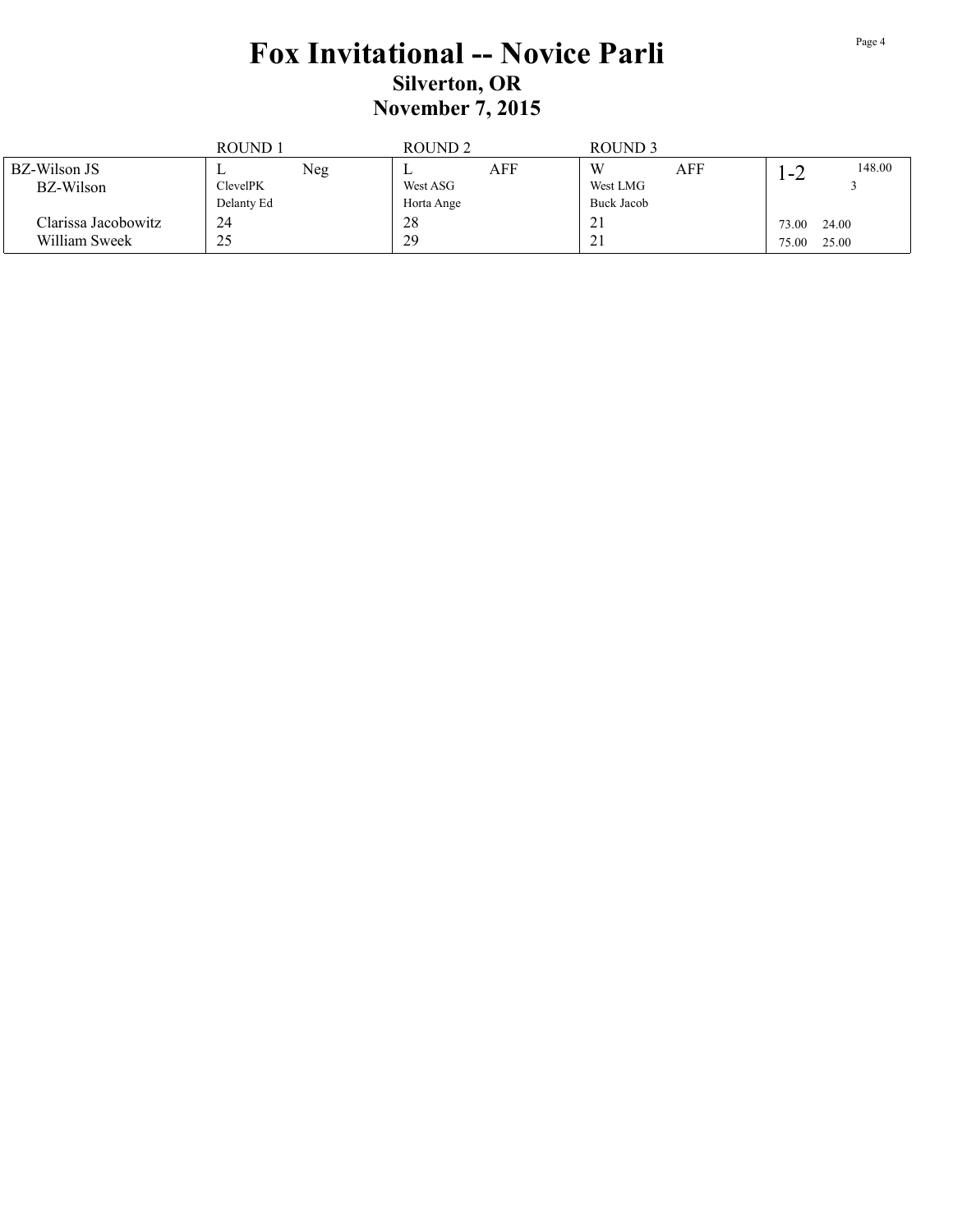**Division: Novice Parli**

1 BX-West Linn MT (Caitlin McCabe & Dennis Tang)

**ClackaFM**

2 AD-Clackamas FM (Alycia Frack & Annie Marshall)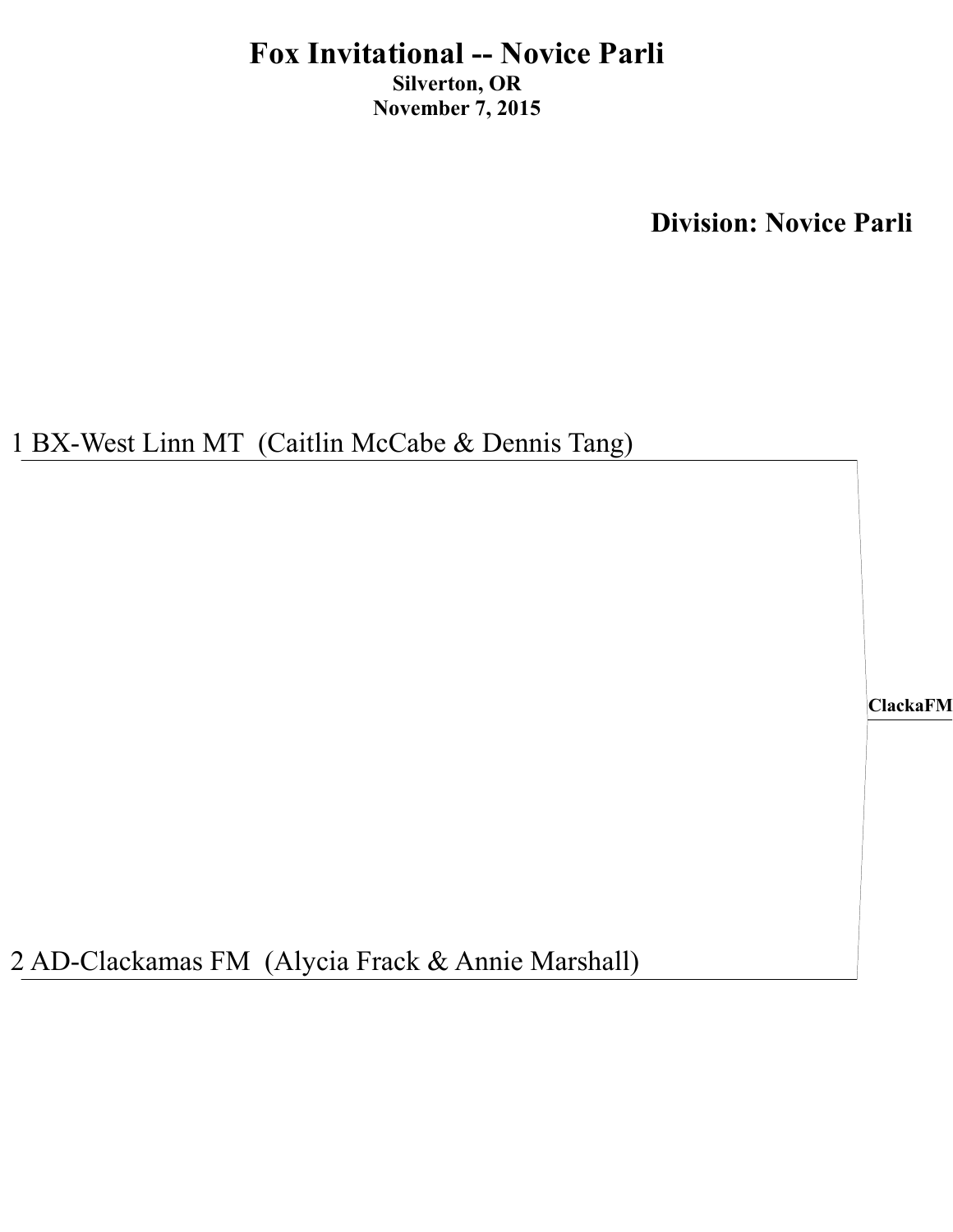# Fox Invitational -- Open Parli<br>Silverton, OR<br>November 7, 2015

|                                                             | <b>ROUND1</b>                         |                | <b>ROUND 2</b>                         |             | <b>ROUND 3</b>                                      |            |                  |                                      |
|-------------------------------------------------------------|---------------------------------------|----------------|----------------------------------------|-------------|-----------------------------------------------------|------------|------------------|--------------------------------------|
| <b>AB-Ashland BS</b><br>AB-Ashland<br>Carson Barry          | W<br>TigardNM<br>Van Valken<br>25     | Neg            | W<br>WestviNM<br>Grondin Am<br>29      | <b>AFF</b>  | $\mathbf{L}$<br>ClevelSG<br><b>Barth Stev</b><br>29 | <b>AFF</b> | $2 - 1$<br>83.00 | 161.00<br>3<br>29.00                 |
| Sam South                                                   | 25                                    |                | 28                                     |             | 25                                                  |            | 78.00            | 25.00                                |
| AB-Ashland MM<br>AB-Ashland                                 | W<br>ClevelSS<br>Deuskar Pr           | <b>AFF</b>     | W<br>SherwoBN<br>Schuring J            | Neg         | $\mathbf L$<br>South LS<br>Arnone Kat               | <b>AFF</b> | $2 - 1$          | 164.00<br>4                          |
| Karl Moeglein<br>Elliot Mellon                              | 28<br>27                              |                | 30<br>30                               |             | 26<br>23                                            |            | 84.00<br>80.00   | 28.00<br>27.00                       |
| AB-Ashland SR<br>AB-Ashland                                 | W<br>West LCC<br>Sattenspie           | <b>AFF</b>     | W<br>WestviJJ<br>Gesik Blak            | <b>AFF</b>  | W<br>LincolPS<br>Easter Cat                         | Neg        | $3 - 0$          | 173.00<br>5<br>1st Seed              |
| Rob Stallman<br>John Ropp                                   | 27<br>27                              |                | 30<br>30                               |             | 30<br>29                                            |            | 87.00<br>86.00   | $30.00$ 1st Spkr<br>$29.00$ 3rd Spkr |
| AD-Clackamas CW<br>AD-Clackamas<br>Anand Carpenter-Sheresth | L<br>LincolAN<br>25                   | <b>AFF</b>     | W<br>WilsonBV<br>Wang Pulin<br>27      | Neg         | $\mathbf{L}$<br>SpraguLS<br>Gombart Fr<br>26        | <b>AFF</b> | $1 - 2$<br>78.00 | 153.00<br>6<br>26.00                 |
| Nelson Wong                                                 | 23                                    |                | 27                                     |             | 25                                                  |            | 75.00            | 25.00                                |
| <b>AE-Cleveland BB</b><br>AE-Cleveland                      | L<br><b>RPHS SH</b><br>Angle Jill     | <b>AFF</b>     | $\mathbf L$<br>LincolDC<br>Altotsky P  | Neg         | W<br>MaristBL<br>Sattenspie                         | <b>AFF</b> | $1 - 2$          | 156.00<br>3                          |
| Destiny Beaver<br>Alex Blosser                              | 25<br>28                              |                | 25<br>28                               |             | 23<br>27                                            |            | 73.00<br>83.00   | 25.00<br>28.00                       |
| AE-Cleveland BN<br>AE-Cleveland<br>Leijla Biberic           | L<br>LincolPS<br>Bonilla Je<br>25     | AFF            | W<br>SherwoLK<br>Card Jen<br>29        | Neg         | W<br>SherwoLR<br>Sanders Kj<br>29                   | Neg        | $2 - 1$<br>83.00 | 161.00<br>4<br>29.00                 |
| Mara Newell                                                 | 22                                    |                | 28                                     |             | 28                                                  |            | 78.00            | 28.00                                |
| AE-Cleveland SG<br>AE-Cleveland                             | W<br>SpraguHW<br>Jain Sande           | <b>AFF</b>     | $\mathbf{L}$<br>LincolPS<br>Beeman Har | Neg         | W<br>AshlanBS<br><b>Barth Stev</b>                  | Neg        | $2 - 1$          | 168.00<br>5                          |
| Nicky Stump - ROBE?<br>Jozef Galaski-Standow                | 30<br>30                              |                | 26<br>26                               |             | 27<br>29                                            |            | 83.00<br>85.00   | 27.00<br>29.00                       |
| AE-Cleveland SS<br>AE-Cleveland                             | $\mathbf L$<br>AshlanMM<br>Deuskar Pr | ${\hbox{Neg}}$ | $\mathbf L$<br>SpraguLS<br>Steiner Do  | ${\sf AFF}$ | $\mathbf L$<br>WilsonBV<br>Heston Tem               | Neg        | $0 - 3$          | 157.00<br>5                          |
| Glen Skahill<br>Logan Stone                                 | 28<br>25                              |                | 25<br>25                               |             | 28<br>26                                            |            | 81.00<br>76.00   | 28.00<br>25.00                       |
| AH-Lake Oswego PD<br>AH-Lake Oswego                         | W<br>SherwoLR<br>McCaffrey            | <b>AFF</b>     | L<br>LincolAN<br>Chen Ting             | Neg         | W<br>LincolDC<br>Sarma Gaya                         | <b>Neg</b> | $2 - 1$          | 160.00<br>5                          |
| Kyle Padgett<br>Jackson Dyal                                | 27<br>27                              |                | 25<br>28                               |             | 25<br>28                                            |            | 77.00<br>83.00   | 25.00<br>28.00                       |
| AL-Lincoln AN                                               | W                                     | Neg            | W                                      | <b>AFF</b>  | W                                                   | AFF        | $3 - 0$          | 166.00                               |
| AL-Lincoln                                                  | ClackaCW                              |                | Lake OPD<br>Chen Ting                  |             | <b>BarlowFB</b><br>Morgan-Ste                       |            |                  | 5<br>3rd Seed                        |
| Maia Abbruzzese<br>Zachary Nash                             | 26<br>25                              |                | 28<br>29                               |             | 29<br>29                                            |            | 83.00<br>83.00   | 28.00<br>29.00                       |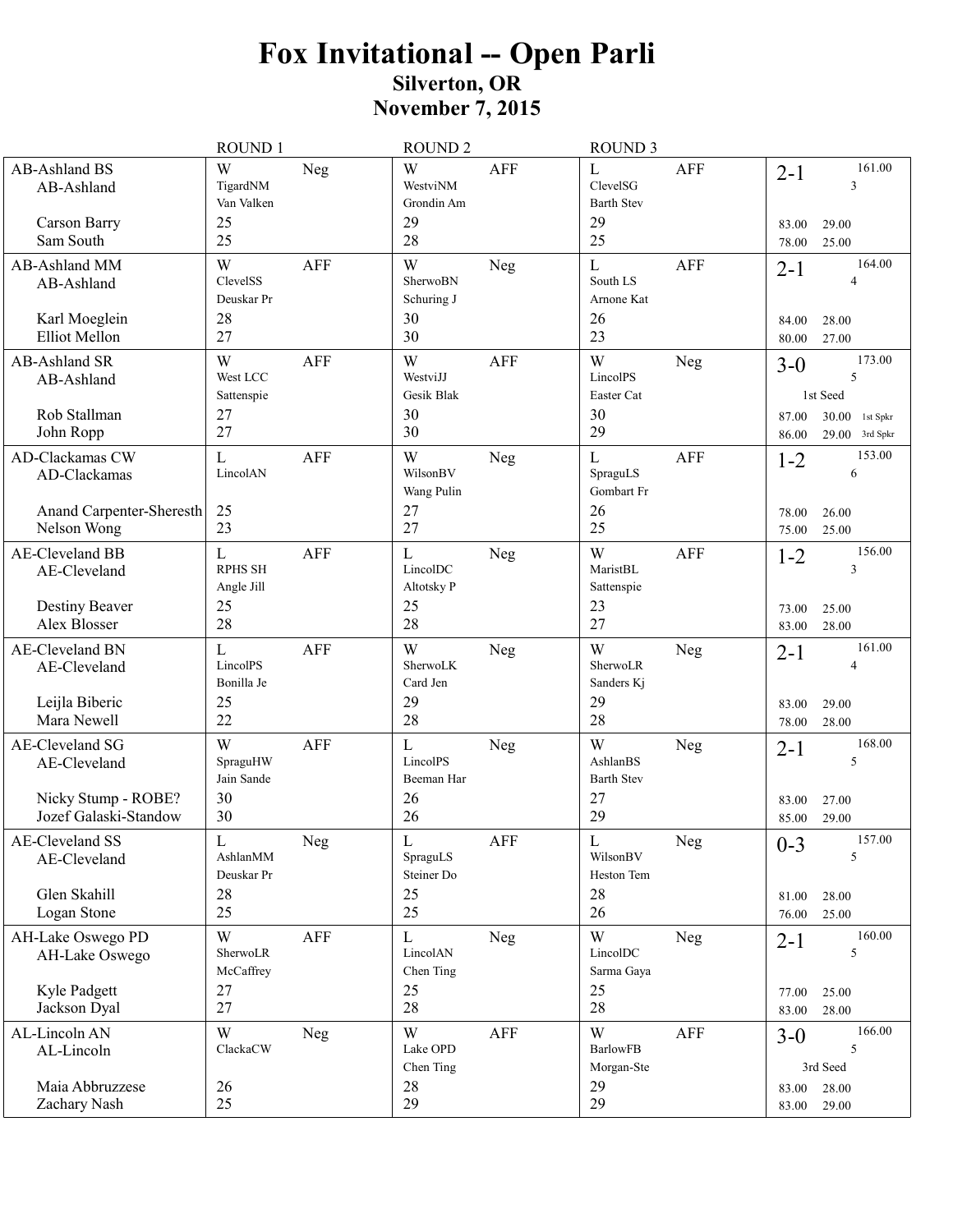## Fox Invitational -- Open Parli<br>Silverton, OR<br>November 7, 2015

|                                                                                  | ROUND 1                                        |                | <b>ROUND 2</b>                                 |             | <b>ROUND 3</b>                                    |            |                           |                                       |
|----------------------------------------------------------------------------------|------------------------------------------------|----------------|------------------------------------------------|-------------|---------------------------------------------------|------------|---------------------------|---------------------------------------|
| AL-Lincoln DC<br>AL-Lincoln<br>Julia Dodson<br>Tessa Cannon                      | L<br>SunsetCL<br>Wang Benja<br>27<br>27        | Neg            | W<br><b>ClevelBB</b><br>Altotsky P<br>27<br>27 | <b>AFF</b>  | $\mathbf L$<br>Lake OPD<br>Sarma Gaya<br>22<br>23 | <b>AFF</b> | $1 - 2$<br>76.00<br>77.00 | 153.00<br>5<br>27.00<br>27.00         |
| AL-Lincoln PS<br>AL-Lincoln                                                      | W<br><b>ClevelBN</b><br>Bonilla Je             | Neg            | W<br>ClevelSG<br>Beeman Har                    | AFF         | L<br>AshlanSR<br>Easter Cat                       | AFF        | $2 - 1$                   | 165.00<br>7                           |
| Sheila Panyam<br>Jack Sanders                                                    | 28<br>30                                       |                | 28<br>27                                       |             | 27<br>25                                          |            | 83.00<br>82.00            | 28.00<br>27.00                        |
| <b>AM-Marist BL</b><br>AM-Marist<br>Chase Bond                                   | L<br><b>BarlowFB</b><br>Teschner K<br>24       | <b>AFF</b>     | L<br>SherwoLR<br>Stump John<br>26              | Neg         | $\mathbf L$<br>ClevelBB<br>Sattenspie<br>23       | Neg        | $0 - 3$<br>73.00          | 152.00<br>$\overline{4}$<br>24.00     |
| Jessica Lynch                                                                    | 26                                             |                | 27                                             |             | 26                                                |            | 79.00                     | 26.00                                 |
| <b>BC-Rex Putnam SH</b><br><b>BC-RPHS</b><br>Amanda Spisla<br>Matthew Helmueller | W<br><b>ClevelBB</b><br>Angle Jill<br>29<br>27 | <b>Neg</b>     | L<br>South LS<br>Kojenov Vi<br>25<br>25        | AFF         | W<br>WestviNM<br>Arnone And<br>28<br>27           | AFF        | $2 - 1$<br>82.00<br>79.00 | 161.00<br>5<br>28.00<br>27.00         |
| <b>BD-Sam Barlow FB</b><br><b>BD-Sam Barlow</b>                                  | W<br>MaristBL<br>Teschner K                    | <b>Neg</b>     | W<br>SunsetCL<br>Knight Hel                    | <b>AFF</b>  | L<br>LincolAN<br>Morgan-Ste                       | <b>Neg</b> | $2 - 1$                   | 168.00<br>5                           |
| Ming Fung<br>Hunter Boelow                                                       | 28<br>28                                       |                | 28<br>28                                       |             | 28<br>28                                          |            | 84.00<br>84.00            | 28.00<br>28.00                        |
| BF-Sherwood BN<br>BF-Sherwood<br>Hayden Brundage                                 | W<br>SpraguLS<br>Wolocsz Pa<br>24              | Neg            | L<br>AshlanMM<br>Schuring J<br>30              | <b>AFF</b>  | $\mathbf L$<br>WestviJJ<br>Kojenov Vi<br>25       | AFF        | $1 - 2$<br>79.00          | 155.00<br>6<br>25.00                  |
| Fabriel Nguyen                                                                   | 27                                             |                | 25                                             |             | 24                                                |            | 76.00                     | 25.00                                 |
| <b>BF-Sherwood LB</b><br>BF-Sherwood<br>Garrett Lindgren                         | L<br>Lake OPD<br>McCaffrey<br>24               | Neg            | W<br>MaristBL<br>Stump John<br>28              | <b>AFF</b>  | L<br><b>ClevelBN</b><br>Sanders Ki<br>29          | <b>AFF</b> | $1 - 2$<br>81.00          | 159.00<br>$\overline{4}$<br>28.00     |
| Connor Byeman                                                                    | 24                                             |                | 27                                             |             | 27                                                |            | 78.00                     | 27.00<br>148.00                       |
| BF-Sherwood LK<br>BF-Sherwood<br>Dimitrios Lampros                               | $\mathbf L$<br>WestviNM<br>Zou Bin<br>22       | ${\hbox{Neg}}$ | $\overline{L}$<br>ClevelBN<br>Card Jen<br>26   | ${\sf AFF}$ | $\mathbf W$<br>TigardNM<br>Cannon Pat<br>25       | AFF        | $1 - 2$<br>73.00          | 3<br>25.00                            |
| Humza Khan                                                                       | 24                                             |                | 25                                             |             | 26                                                |            | 75.00                     | 25.00                                 |
| <b>BH-South Eugene LS</b><br><b>BH-South Eugene</b>                              | W<br>SouthrJJ                                  | AFF            | W<br><b>RPHS SH</b>                            | Neg         | $\ensuremath{\text{W}}$<br>AshlanMM               | Neg        | $3-0$                     | 170.00<br>5                           |
| Alex Leve<br>Ada Sprengelmeyer                                                   | Matheison<br>28<br>30                          |                | Kojenov Vi<br>30<br>30                         |             | Arnone Kat<br>26<br>26                            |            | 84.00<br>86.00            | 2nd Seed<br>28.00<br>$30.00$ 2nd Spkr |
| <b>BL-Southridge JJ</b><br>BL-Southridge                                         | L<br>South LS<br>Matheison                     | Neg            | W<br>SpraguHW<br>Cannon Pat                    | AFF         | L<br>SunsetCL<br>Abbruzzese                       | AFF        | $1 - 2$                   | 169.00<br>6                           |
| Austin Jones<br>Nolan Jones                                                      | 29<br>27                                       |                | 26<br>27                                       |             | 30<br>30                                          |            | 85.00<br>84.00            | $29.00$ 4th Spkr<br>27.00             |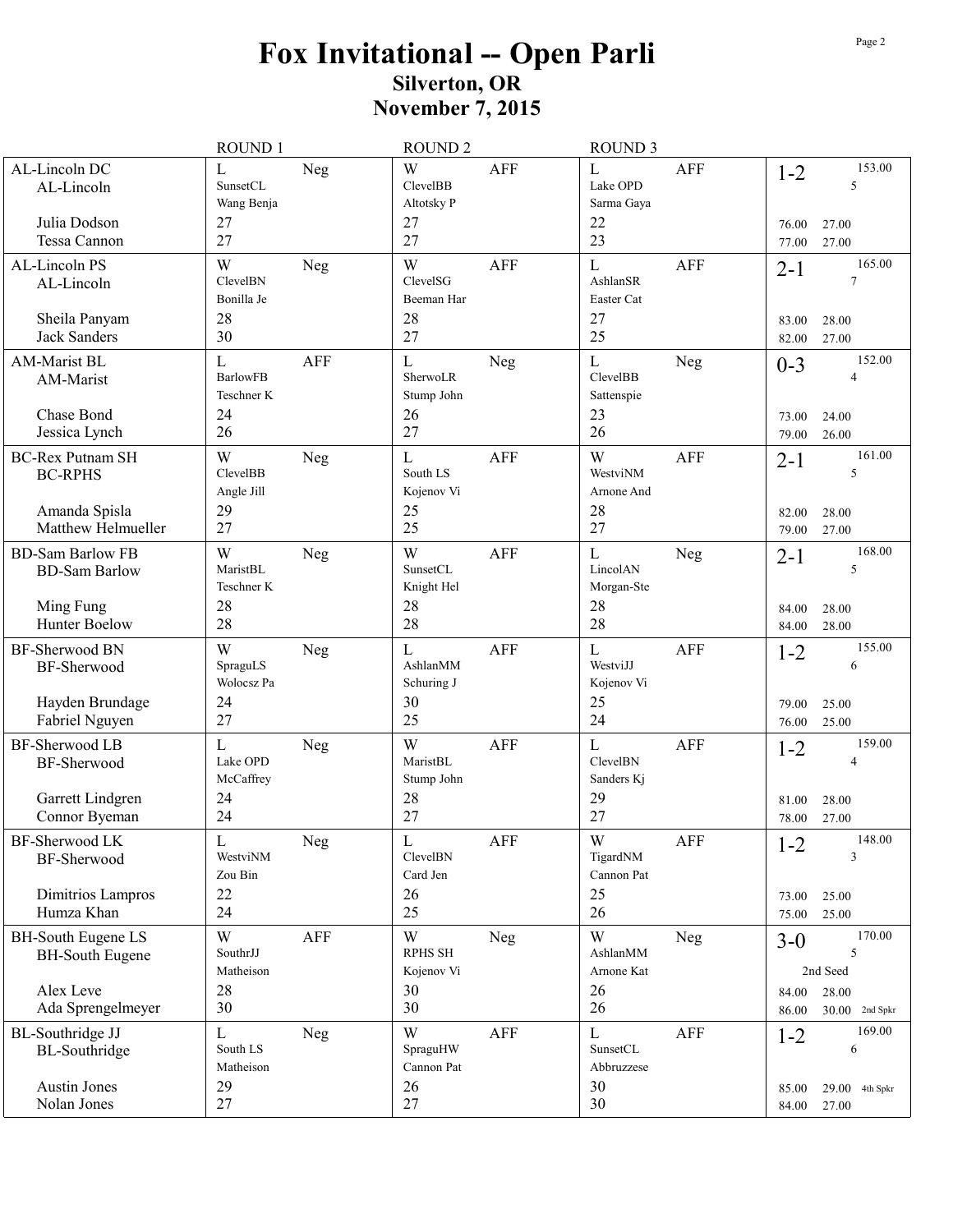## Fox Invitational -- Open Parli<br>Silverton, OR<br>November 7, 2015

|                                                           | ROUND 1                                |            | <b>ROUND 2</b>                                      |            | <b>ROUND 3</b>                              |            |                  |                                                    |
|-----------------------------------------------------------|----------------------------------------|------------|-----------------------------------------------------|------------|---------------------------------------------|------------|------------------|----------------------------------------------------|
| <b>BM-Sprague HW</b><br><b>BM-Sprague</b>                 | L<br>ClevelSG<br>Jain Sande            | Neg        | L<br>SouthrJJ<br>Cannon Pat                         | Neg        | W<br>West LCC<br>Scheirman                  | <b>AFF</b> | $1 - 2$          | 156.00<br>$\overline{4}$                           |
| Arika Harrison<br>Sebastian Ward                          | 30<br>29                               |            | 25<br>24                                            |            | 22<br>26                                    |            | 77.00<br>79.00   | 25.00<br>26.00                                     |
| <b>BM-Sprague LS</b><br><b>BM-Sprague</b><br>Kenneth Leja | L<br>SherwoBN<br>Wolocsz Pa<br>25      | <b>AFF</b> | W<br>ClevelSS<br>Steiner Do<br>26                   | Neg        | W<br>ClackaCW<br>Gombart Fr<br>28           | Neg        | $2 - 1$<br>79.00 | 158.00<br>$\overline{2}$<br>26.00                  |
| Katherine Smith                                           | 26                                     |            | 25                                                  |            | 28                                          |            | 79.00            | 26.00                                              |
| <b>BP-Sunset CL</b><br><b>BP-Sunset</b><br>Weesam Chehab  | W<br>LincolDC<br>Wang Benja<br>27      | <b>AFF</b> | $\mathbf{L}$<br><b>BarlowFB</b><br>Knight Hel<br>27 | Neg        | W<br>SouthrJJ<br>Abbruzzese<br>30           | Neg        | $2 - 1$<br>84.00 | 169.00<br>$\overline{\Delta}$<br>4th Seed<br>27.00 |
| Alexander Singh La Cour                                   | 28                                     |            | 27                                                  |            | 30                                          |            | 85.00            | 28.00                                              |
| <b>BT-Tigard NM</b><br><b>BT-Tigard</b>                   | $\mathbf L$<br>AshlanBS<br>Van Valken  | <b>AFF</b> | $\overline{L}$<br>West LCC<br>Bingham Ro            | Neg        | $\mathbf L$<br>SherwoLK<br>Cannon Pat       | Neg        | $0 - 3$          | 142.00<br>$\overline{4}$                           |
| Nick Neissner<br>Michael Memmolo                          | 26<br>20                               |            | 24<br>24                                            |            | 24<br>24                                    |            | 74.00<br>68.00   | 24.00<br>24.00                                     |
| BX-West Linn CC<br><b>BX-West Linn</b>                    | $\mathbf L$<br>AshlanSR<br>Sattenspie  | Neg        | W<br>TigardNM<br>Bingham Ro                         | <b>AFF</b> | $\mathbf L$<br>SpraguHW<br>Scheirman        | Neg        | $1 - 2$          | 147.00<br>$\overline{4}$                           |
| Aileen Converse<br><b>Grace Converse</b>                  | 24<br>22                               |            | 25<br>25                                            |            | 25<br>26                                    |            | 74.00<br>73.00   | 25.00<br>25.00                                     |
| <b>BY-Westview JJ</b><br><b>BY-Westview</b>               | W<br>WilsonBV<br>Gombart Fr            | AFF        | L<br>AshlanSR<br>Gesik Blak                         | Neg        | W<br>SherwoBN<br>Kojenov Vi                 | Neg        | $2 - 1$          | 160.00<br>5                                        |
| Mahak Juneja<br>Sowmya Jujjuri                            | 27<br>26                               |            | 27<br>27                                            |            | 28<br>25                                    |            | 82.00<br>78.00   | 27.00<br>26.00                                     |
| <b>BY-Westview NM</b><br><b>BY-Westview</b>               | W<br>SherwoLK<br>Zou Bin               | <b>AFF</b> | L<br>AshlanBS<br>Grondin Am                         | Neg        | $\mathbf L$<br><b>RPHS SH</b><br>Arnone And | <b>Neg</b> | $1 - 2$          | 157.00<br>5                                        |
| Akshat Nema<br>Aneesh Mysore                              | 26<br>28                               |            | 25<br>26                                            |            | 26<br>26                                    |            | 77.00<br>80.00   | 26.00<br>26.00                                     |
| <b>BZ-Wilson BV</b><br><b>BZ-Wilson</b>                   | $\mathbf{L}$<br>WestviJJ<br>Gombart Fr | Neg        | $\mathbf{L}$<br>ClackaCW<br>Wang Pulin              | <b>AFF</b> | W<br><b>ClevelSS</b><br>Heston Tem          | <b>AFF</b> | $1 - 2$          | 153.00<br>$\overline{3}$                           |
| Adelaide Beeman-White<br>Carter Van Vleet                 | 26<br>22                               |            | 28<br>24                                            |            | 27<br>26                                    |            | 81.00<br>72.00   | 27.00<br>24.00                                     |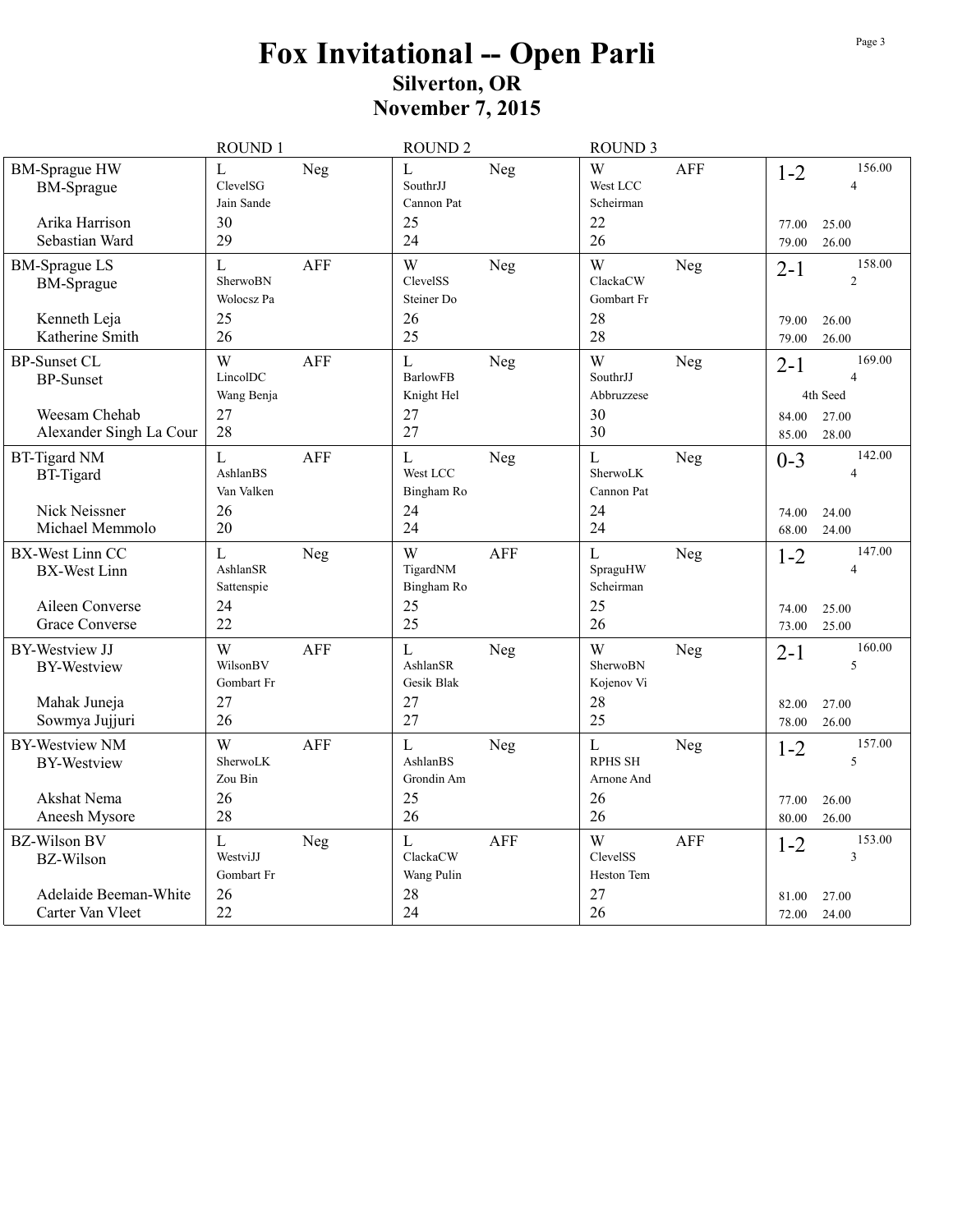## **Division: Open Parli**

**Ash** 

1 AB-Ashland SR (Rob Stallman & John Ropp)

4 BP-Sunset CL (Weesam Chehab & Alexander Singh La Cour)

2 BH-South Eugene LS (Alex Leve & Ada Sprengelmeyer)

LincolAN

3 AL-Lincoln AN (Maia Abbruzzese & Zachary Nash)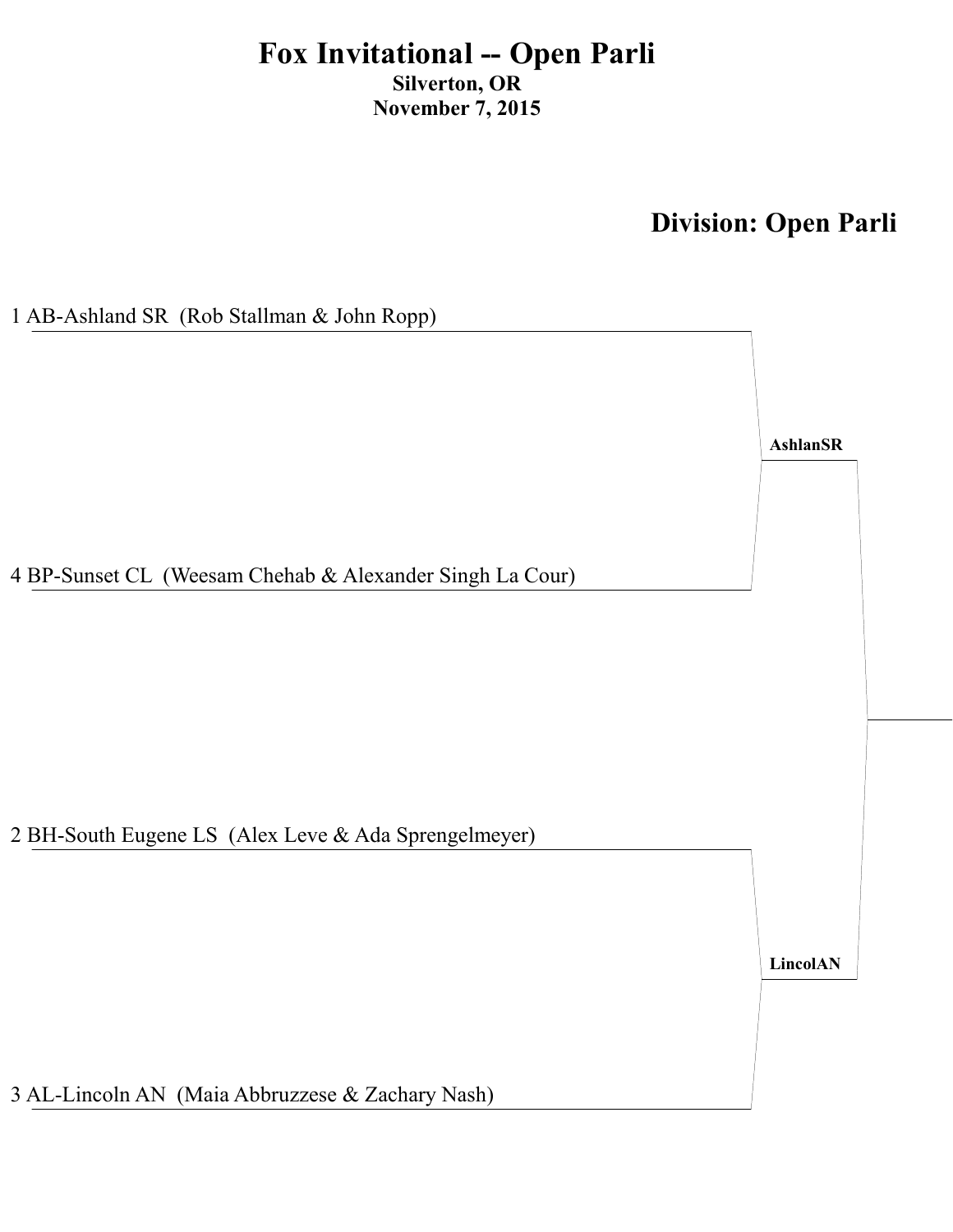|                                                                      | ROUND 1                                                      | <b>ROUND 2</b>                                                      | <b>ROUND 3</b>                                                      |                                                            |
|----------------------------------------------------------------------|--------------------------------------------------------------|---------------------------------------------------------------------|---------------------------------------------------------------------|------------------------------------------------------------|
| AA-Aloha VM<br>AA-Aloha<br>Jack Vanauker<br>Paul Mitalipov           | W<br>Neg<br><b>BarlowAH</b><br>Malik Huma<br>24<br>20        | $\mathbf L$<br>Neg<br>AshlanHN<br>Barringer<br>25<br>27             | W<br><b>AFF</b><br>Lake OZL<br>Perko Joe<br>24<br>26                | 146.00<br>$2 - 1$<br>3<br>73.00<br>24.00<br>26.00<br>73.00 |
| AB-Ashland HN<br>AB-Ashland                                          | W<br><b>AFF</b><br>SpraguRH<br>Reed Stewa                    | W<br><b>AFF</b><br>Aloha1VM<br>Barringer                            | L<br>AFF<br>MarshfMA<br>Beeman Har                                  | 164.00<br>$2 - 1$<br>5                                     |
| Joe Holden<br>Abe Neimark                                            | 26<br>26                                                     | 28<br>30                                                            | 27<br>27                                                            | 27.00<br>81.00<br>27.00<br>83.00                           |
| AB-Ashland KD<br>AB-Ashland                                          | W<br><b>AFF</b><br><b>SunsetGD</b><br>Vescik Chr             | W<br>Neg<br>Lake OSS<br>Malik Huma                                  | W<br>Neg<br>SpraguRH<br>McCaffrey                                   | 161.00<br>$3-0$<br>5<br>1st Seed                           |
| Dylan Kistler<br>Maya Davis                                          | 29<br>28                                                     | 25<br>23                                                            | 29<br>27                                                            | $29.00$ 2nd Spkr<br>83.00<br>27.00<br>78.00                |
| AB-Ashland LR<br>AB-Ashland<br>Ben Lucero<br>Julian Rice             | W<br>Bye<br>27.5<br>27                                       | W<br><b>AFF</b><br>TigardWW<br>Heston Tem<br>27<br>28               | $\mathbf{L}$<br>Neg<br>SunsetGD<br>Gonzales P<br>28<br>26           | 163.50<br>$2 - 1$<br>6<br>82.50<br>27.50                   |
| AB-Ashland RH<br>AB-Ashland                                          | W<br><b>AFF</b><br><b>BarlowKW</b><br>Hiatt Roha             | W<br><b>AFF</b><br>Lake OZL<br>Johannes E                           | $\mathbf{L}$<br>AFF<br>TigardWW<br>David Naid                       | 27.00<br>81.00<br>158.00<br>$2 - 1$<br>3                   |
| Hazel Richards<br>Lydia Holmes                                       | 25<br>27                                                     | 25<br>26                                                            | 27<br>28                                                            | 25.00<br>77.00<br>81.00<br>27.00                           |
| AH-Lake Oswego SS<br>AH-Lake Oswego<br>Jadon Schmitt<br>Pranav Simha | W<br>Neg<br>MarshfMA<br>Putnam Jan<br>28<br>25               | $\mathbf L$<br><b>AFF</b><br>AshlanKD<br>Malik Huma<br>24<br>21     | W<br><b>AFF</b><br><b>BarlowKW</b><br>DeLong Mac<br>23<br>23        | 144.00<br>$2 - 1$<br>5<br>75.00<br>24.00<br>23.00<br>69.00 |
| AH-Lake Oswego ZL<br>AH-Lake Oswego<br>Allen Zhang<br>Chuck Lu       | <b>AFF</b><br>W<br><b>SunsetCS</b><br>Clemens Sa<br>27<br>25 | L<br>Neg<br>AshlanRH<br>Johannes E<br>25<br>26                      | L<br>Neg<br>Aloha1VM<br>Perko Joe<br>25<br>25                       | 153.00<br>$1 - 2$<br>5<br>25.00<br>77.00<br>25.00<br>76.00 |
| AP-Marshfield MA<br>AP-Marshfield HS<br>Trevor Moen<br>Koby Atencio  | $\mathbf L$<br>AFF<br>Lake OSS<br>Putnam Jan<br>25<br>26     | $\mathbf W$<br>${\hbox{Neg}}$<br>SunsetCS<br>Delanty Ed<br>27<br>27 | $\mathbf W$<br>${\hbox{Neg}}$<br>AshlanHN<br>Beeman Har<br>26<br>26 | 157.00<br>$2 - 1$<br>5<br>26.00<br>78.00<br>79.00<br>26.00 |
| <b>BD-Sam Barlow AH</b><br><b>BD-Sam Barlow</b><br>McKenna Alger     | L<br>AFF<br>Aloha1VM<br>Malik Huma<br>17                     | L<br>Neg<br>SpraguRH<br>Peterson-v<br>23                            | L<br>Neg<br>SunsetCS<br>McPhee Joh<br>26                            | 137.00<br>$0 - 3$<br>4<br>66.00<br>23.00                   |
| Kiana Hytrek<br><b>BD-Sam Barlow KW</b>                              | 20<br>L<br>Neg                                               | 25<br>$\mathbf L$<br>Neg                                            | 26<br>$\mathbf{L}$<br>Neg                                           | 71.00<br>25.00<br>150.00<br>$0 - 3$                        |
| <b>BD-Sam Barlow</b><br>Keyanna Kahey<br>Autumn Wilson               | AshlanRH<br>Hiatt Roha<br>27<br>26                           | SunsetGD<br><b>Burke Larr</b><br>26<br>27                           | Lake OSS<br>DeLong Mac<br>22<br>22                                  | 6<br>26.00<br>75.00<br>26.00<br>75.00                      |
|                                                                      |                                                              |                                                                     |                                                                     |                                                            |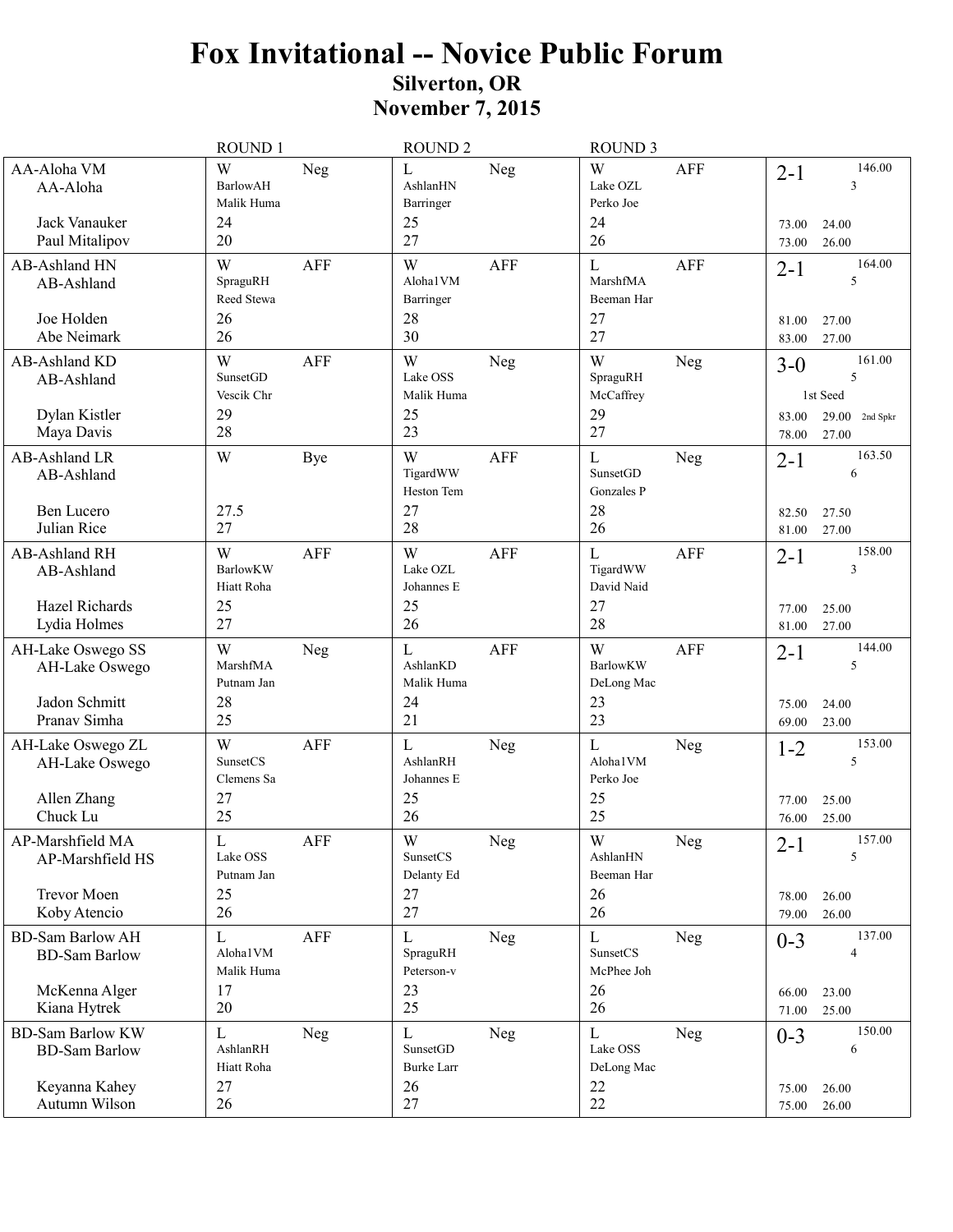|                                                       | <b>ROUND1</b>                     |     | ROUND <sub>2</sub>                 |     | <b>ROUND 3</b>                           |     |                  |                                                |
|-------------------------------------------------------|-----------------------------------|-----|------------------------------------|-----|------------------------------------------|-----|------------------|------------------------------------------------|
| <b>BM-Sprague RH</b><br><b>BM-Sprague</b>             | L<br>AshlanHN<br>Reed Stewa       | Neg | W<br>BarlowAH<br>Peterson-v        | AFF | L<br>AshlanKD<br>McCaffrey               | AFF | $1 - 2$          | 156.00<br>5                                    |
| Maeve Robinson<br>Andrea Hering                       | 26<br>25                          |     | 28<br>26                           |     | 26<br>25                                 |     | 80.00<br>76.00   | 26.00<br>25.00                                 |
| <b>BP-Sunset CS</b><br><b>BP-Sunset</b><br>Tanya Chen | L<br>Lake OZL<br>Clemens Sa<br>26 | Neg | L<br>MarshfMA<br>Delanty Ed<br>26  | AFF | W<br><b>BarlowAH</b><br>McPhee Joh<br>27 | AFF | $1 - 2$<br>79.00 | 159.00<br>3<br>26.00                           |
| Kevin Shen                                            | 27                                |     | 26                                 |     | 27                                       |     | 80.00            | 27.00                                          |
| <b>BP-Sunset GD</b><br><b>BP-Sunset</b>               | L<br>AshlanKD<br>Vescik Chr       | Neg | W<br>BarlowKW<br><b>Burke Larr</b> | AFF | W<br>AshlanLR<br>Gonzales P              | AFF | $2 - 1$          | 166.00<br>$\overline{\phantom{0}}$<br>2nd Seed |
| Rajit Garg<br>Rohan Dharmadikar                       | 27<br>28                          |     | 26<br>28                           |     | 28<br>29                                 |     | 81.00<br>85.00   | 27.00<br>$28.00$ 1st Spkr                      |
| <b>BT-Tigard WW</b><br><b>BT-Tigard</b>               | W                                 | Bye | L<br>AshlanLR<br>Heston Tem        | Neg | W<br>AshlanRH<br>David Naid              | Neg | $2 - 1$          | 162.00<br>6                                    |
| Baiden Wright<br>Millie Webb                          | 27<br>27                          |     | 26<br>25                           |     | 28<br>29                                 |     | 81.00<br>81.00   | 27.00<br>27.00                                 |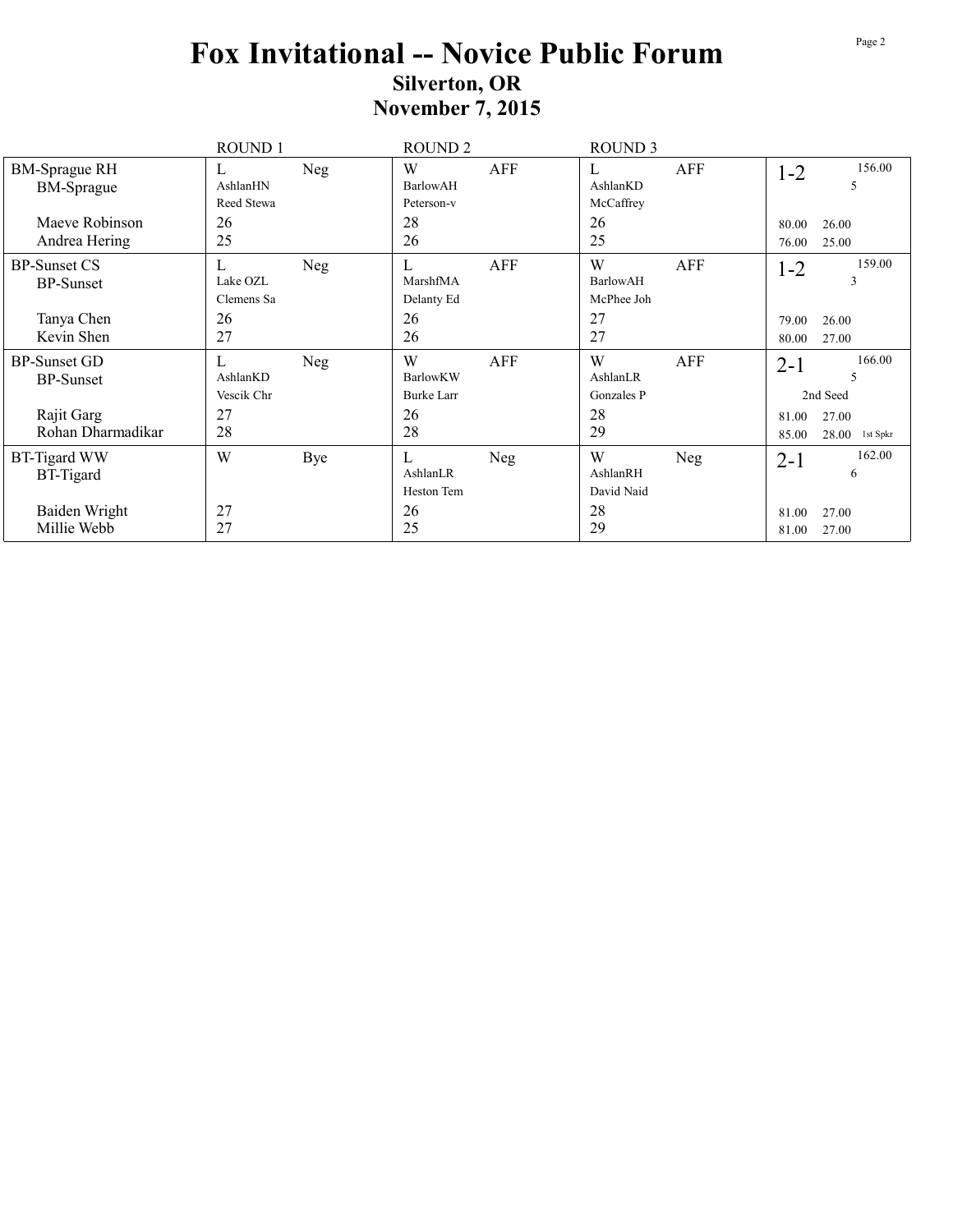**Division: Novice Public F** 

1 AB-Ashland KD (Dylan Kistler & Maya Davis)

**AshlanKD**

2 BP-Sunset GD (Rajit Garg & Rohan Dharmadikar)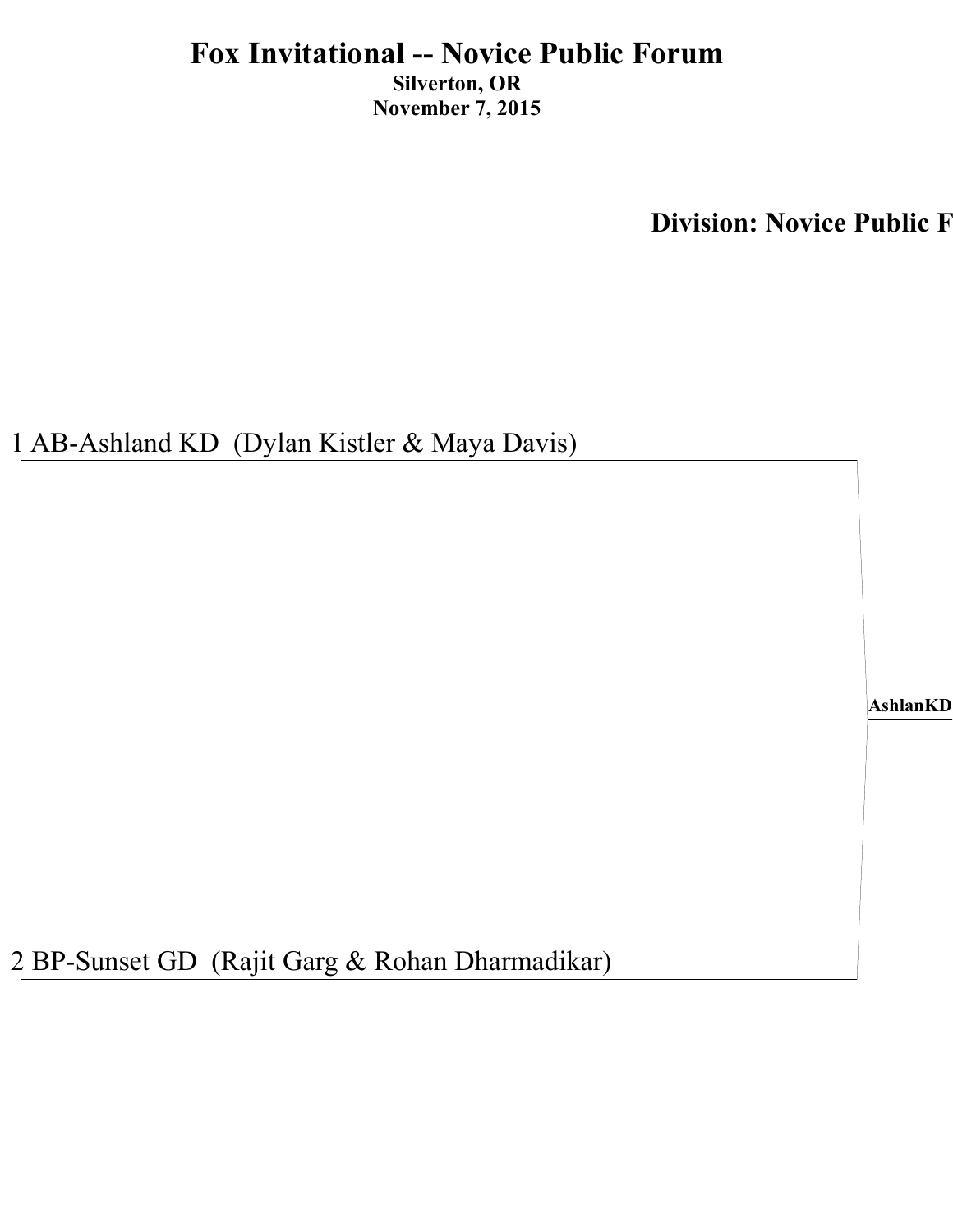## Fox Invitational -- Open Public Forum<br>Silverton, OR **November 7, 2015**

| AA-Aloha DT<br>L<br>Neg<br><b>MHS SB</b><br>AA-Aloha<br>Billups Ja<br>25<br>Imani Dorsey<br>Justin Tran<br>27<br>AE-Cleveland BC<br>W<br>LincolWB<br>AE-Cleveland<br>Morgan-Ste<br>28<br>Joseph Brower<br>28<br>Terrell Cunningham | <b>AFF</b><br><b>AFF</b> | L<br>LincolWB<br>Scheirman<br>25<br>25<br>$\mathbf L$<br>SunsetHS<br>Duprey Cas<br>28<br>29<br>W<br><b>MHS SB</b><br>Reed Stewa<br>26<br>28 | Neg<br><b>AFF</b><br><b>AFF</b> | W<br>LincolCM<br>Mendenhall<br>23<br>24<br>W<br>WestviGK<br>Gesik Blak<br>30<br>29<br>W<br>LincolMD<br>Delanty Ed | Neg<br><b>AFF</b><br>Neg | $1 - 2$<br>73.00<br>76.00<br>$2 - 1$<br>86.00<br>86.00<br>$3-0$ | 149.00<br>3<br>25.00<br>25.00<br>172.00<br>4<br>28.00<br>29.00  |
|------------------------------------------------------------------------------------------------------------------------------------------------------------------------------------------------------------------------------------|--------------------------|---------------------------------------------------------------------------------------------------------------------------------------------|---------------------------------|-------------------------------------------------------------------------------------------------------------------|--------------------------|-----------------------------------------------------------------|-----------------------------------------------------------------|
|                                                                                                                                                                                                                                    |                          |                                                                                                                                             |                                 |                                                                                                                   |                          |                                                                 |                                                                 |
|                                                                                                                                                                                                                                    |                          |                                                                                                                                             |                                 |                                                                                                                   |                          |                                                                 |                                                                 |
|                                                                                                                                                                                                                                    |                          |                                                                                                                                             |                                 |                                                                                                                   |                          |                                                                 |                                                                 |
| W<br>AH-Lake Oswego KH<br>WestviOV<br>AH-Lake Oswego<br>Shilling H<br>Eric Klein<br>29                                                                                                                                             |                          |                                                                                                                                             |                                 | 27                                                                                                                |                          | 82.00                                                           | 166.00<br>5<br>2nd Seed<br>27.00                                |
| 28<br>Alyssa Huque                                                                                                                                                                                                                 |                          |                                                                                                                                             |                                 | 28                                                                                                                |                          | 84.00                                                           | 28.00                                                           |
| L<br>AL-Lincoln CM<br>Neg<br>SunsetHS<br>AL-Lincoln<br>Tribble Em<br>Srinik Chinnam<br>27<br>27<br>Emily Ma                                                                                                                        |                          | $\mathbf L$<br><b>MHS GP</b><br>Haas Eliza<br>26<br>25                                                                                      | AFF                             | L<br>Aloha1DT<br>Mendenhall<br>25<br>22                                                                           | AFF                      | $0 - 3$<br>78.00<br>74.00                                       | 152.00<br>5<br>26.00<br>25.00                                   |
| AL-Lincoln MD<br>W<br>Neg<br><b>MHS GP</b><br>AL-Lincoln<br>Heston Tem                                                                                                                                                             |                          | W<br>WestviDS<br>Nilles Cam                                                                                                                 | Neg                             | $\mathbf{L}$<br>Lake OKH<br>Delanty Ed                                                                            | <b>AFF</b>               | $2 - 1$                                                         | 164.00<br>6                                                     |
| Laurel McGrane<br>28<br>27<br>Kelsey Dunn                                                                                                                                                                                          |                          | 27<br>27                                                                                                                                    |                                 | 28<br>27                                                                                                          |                          | 83.00<br>81.00                                                  | 28.00<br>27.00                                                  |
| L<br>AL-Lincoln SQ<br>WestviGA<br>AL-Lincoln<br>Peterson-v<br>Brad Subramaniam<br>26<br>25<br><b>Bill Qureshi</b>                                                                                                                  | <b>AFF</b>               | $\mathbf L$<br>SouthrDM<br>Holmes Jim<br>29<br>29                                                                                           | <b>AFF</b>                      | W<br>SunsetJA<br>Houghtalin<br>29<br>30                                                                           | <b>AFF</b>               | $1 - 2$<br>84.00<br>84.00                                       | 168.00<br>3<br>29.00<br>29.00                                   |
| AL-Lincoln WB<br>L<br>Neg<br>ClevelBC<br>AL-Lincoln<br>Morgan-Ste<br>Olivia Weissflog<br>26<br>26<br>Zoie Brauser                                                                                                                  |                          | W<br>Aloha1DT<br>Scheirman<br>26<br>26                                                                                                      | <b>AFF</b>                      | $\mathbf L$<br>TigardBD<br>Steiner Do<br>26<br>26                                                                 | <b>AFF</b>               | $1 - 2$<br>78.00<br>78.00                                       | 156.00<br>5<br>26.00<br>26.00                                   |
| W<br>AP-Marshfield KW<br>SouthrDM<br>AP-Marshfield HS<br>Gonzales P<br>27<br>Riley Kirby<br>Anya Wiley<br>27                                                                                                                       | ${\sf AFF}$              | $\mathbf W$<br>WestviGA<br><b>Buck Jacob</b><br>29<br>29                                                                                    | AFF                             | $\ensuremath{\text{W}}$<br>SunsetHS<br>Gargosky S<br>30<br>30                                                     | AFF                      | $3-0$<br>86.00<br>86.00                                         | 172.00<br>5<br>1st Seed<br>$29.00$ 3rd Spkr<br>$29.00$ 4th Spkr |
| AT-McMinnville GP<br>$\mathbf{L}$<br>LincolMD<br>AT-McMinnville<br>Heston Tem<br>Joe Gullo<br>27<br>26<br>Benjamin Pollak                                                                                                          | AFF                      | W<br>LincolCM<br>Haas Eliza<br>28<br>29                                                                                                     | Neg                             | W<br>WestviDS<br>Duprey Cas<br>30<br>28                                                                           | Neg                      | $2 - 1$<br>85.00<br>83.00                                       | 168.00<br>3<br>28.00<br>28.00                                   |
| AT-McMinnville SB<br>W<br>Aloha1DT<br>AT-McMinnville<br>Billups Ja<br>Matt Stefansky<br>30<br>30<br>Seth Buck                                                                                                                      | AFF                      | L<br>Lake OKH<br>Reed Stewa<br>25<br>27                                                                                                     | Neg                             | W<br>WestviGA<br>Schuring J<br>30<br>30                                                                           | <b>AFF</b>               | $2 - 1$<br>85.00<br>87.00                                       | 172.00<br>5<br>4th Seed<br>30.00<br>$30.00$ 2nd Spkr            |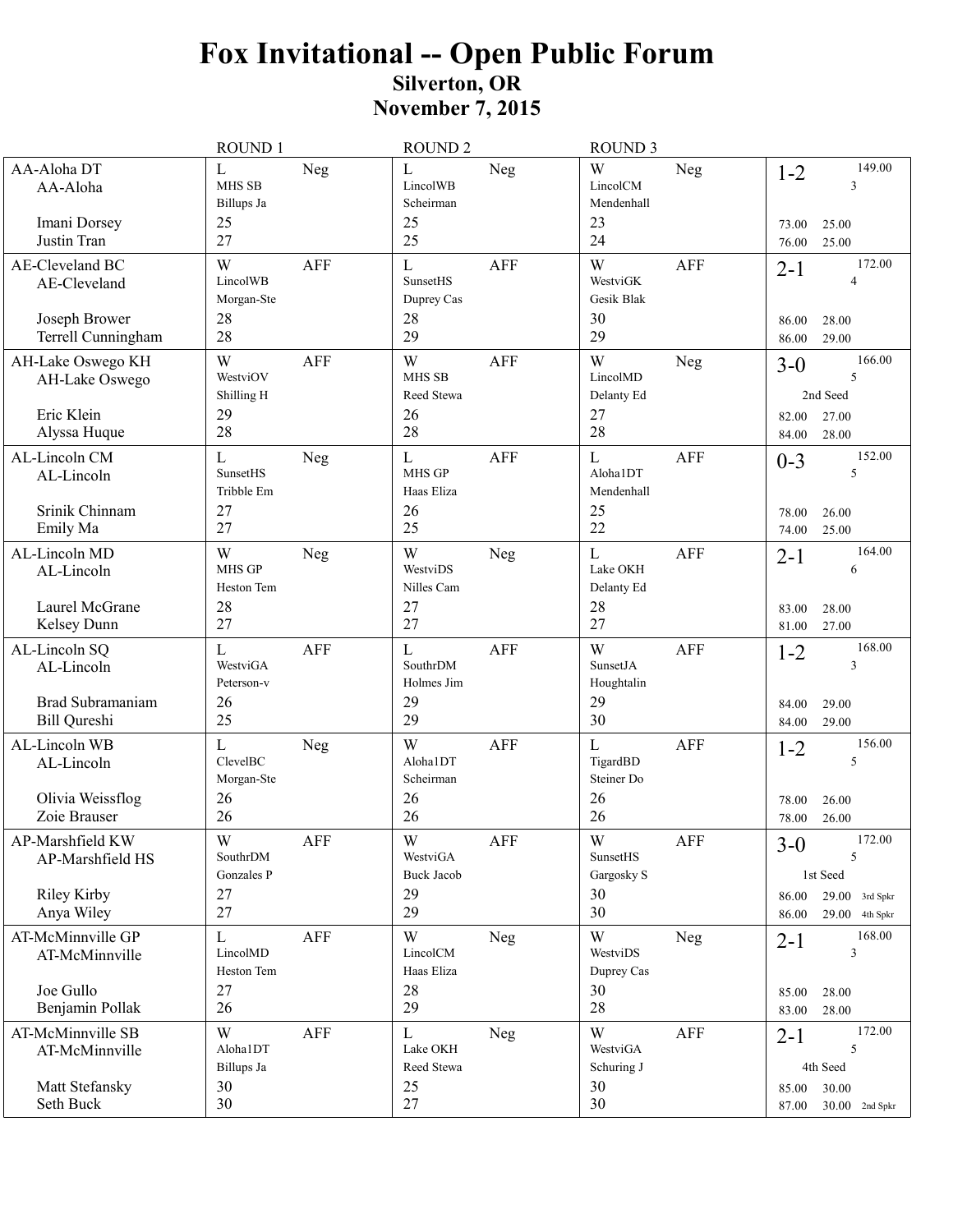## Fox Invitational -- Open Public Forum<br>Silverton, OR **November 7, 2015**

|                                                                                        | ROUND 1                                                  | <b>ROUND 2</b>                                                   | <b>ROUND 3</b>                                                       |                                                                                    |
|----------------------------------------------------------------------------------------|----------------------------------------------------------|------------------------------------------------------------------|----------------------------------------------------------------------|------------------------------------------------------------------------------------|
| <b>BL-Southridge DM</b><br><b>BL-Southridge</b><br>Julia Dayton<br>Joey Miller         | L<br>Neg<br>MarshfKW<br>Gonzales P<br>24<br>26           | W<br>Neg<br>LincolnQ<br>Holmes Jim<br>28<br>27                   | W<br>Neg<br>WestviOV<br>Malik Huma<br>22<br>29                       | 156.00<br>$2 - 1$<br>5<br>74.00<br>24.00<br>27.00<br>82.00                         |
| <b>BP-Sunset HS</b><br><b>BP-Sunset</b><br>Nehal Hegde<br>Sarthak Shah                 | W<br><b>AFF</b><br>LincolCM<br>Tribble Em<br>29<br>28    | W<br>Neg<br>ClevelBC<br>Duprey Cas<br>27<br>30                   | $\mathbf L$<br>Neg<br>MarshfKW<br>Gargosky S<br>30<br>30             | 174.00<br>$2 - 1$<br>5<br>3rd Seed<br>86.00<br>29.00<br>88.00<br>30.00<br>1st Spkr |
| <b>BP-Sunset JA</b><br><b>BP-Sunset</b><br>Yesha Jhala<br>Shanelle Almeida             | $\mathbf L$<br>Neg<br>WestviDS<br>Groff Debb<br>27<br>27 | L<br>Neg<br>WestviOV<br>Perko Joe<br>25<br>26                    | $\mathbf L$<br>Neg<br>LincolnO<br>Houghtalin<br>28<br>28             | 161.00<br>$0 - 3$<br>$\overline{3}$<br>80.00<br>27.00<br>81.00<br>27.00            |
| <b>BT-Tigard BD</b><br><b>BT-Tigard</b><br><b>Eddie Bednarek</b><br>Sydney Dauphinais  | W<br>Bye<br>27<br>27                                     | $\mathbf L$<br>Neg<br>WestviGK<br>Abbruzzese<br>25<br>25         | W<br>Neg<br>LincolWB<br>Steiner Do<br>29<br>29                       | 162.00<br>$2 - 1$<br>3<br>81.00<br>27.00<br>27.00<br>81.00                         |
| <b>BY-Westview DS</b><br><b>BY-Westview</b><br>Shefali Deosthali<br><b>Stanley Sun</b> | <b>AFF</b><br>W<br>SunsetJA<br>Groff Debb<br>27<br>29    | $\mathbf{L}$<br><b>AFF</b><br>LincolMD<br>Nilles Cam<br>26<br>27 | $\mathbf L$<br><b>AFF</b><br><b>MHS GP</b><br>Duprey Cas<br>27<br>29 | 165.00<br>$1 - 2$<br>$\overline{4}$<br>80.00<br>27.00<br>29.00<br>85.00            |
| <b>BY-Westview GA</b><br><b>BY-Westview</b><br>Adit Gupta<br>Rohan Ajjarapu            | W<br>Neg<br>LincolnQ<br>Peterson-v<br>26<br>28           | L<br>Neg<br>MarshfKW<br><b>Buck Jacob</b><br>28<br>28            | $\mathbf L$<br>Neg<br>MHS SB<br>Schuring J<br>30<br>29               | 169.00<br>$1 - 2$<br>6<br>28.00<br>84.00<br>28.00<br>85.00                         |
| <b>BY-Westview GK</b><br><b>BY-Westview</b><br>Vaishnav Gubba<br>Aakash Kurse          | <b>AFF</b><br>L<br>LakeriWB<br>Crow Justi<br>28<br>28    | W<br><b>AFF</b><br>TigardBD<br>Abbruzzese<br>28<br>29            | L<br>Neg<br>ClevelBC<br>Gesik Blak<br>29<br>29                       | 171.00<br>$1 - 2$<br>5<br>85.00<br>28.00<br>29.00<br>86.00                         |
| <b>BY-Westview OV</b><br><b>BY-Westview</b><br>Suchith Otturu<br>Sudarshan Vankudre    | L<br>Neg<br>Lake OKH<br>Shilling H<br>28<br>27           | W<br><b>AFF</b><br>SunsetJA<br>Perko Joe<br>27<br>26             | $\mathbf L$<br><b>AFF</b><br>SouthrDM<br>Malik Huma<br>25<br>23      | 156.00<br>$1 - 2$<br>5<br>27.00<br>80.00<br>76.00<br>26.00                         |